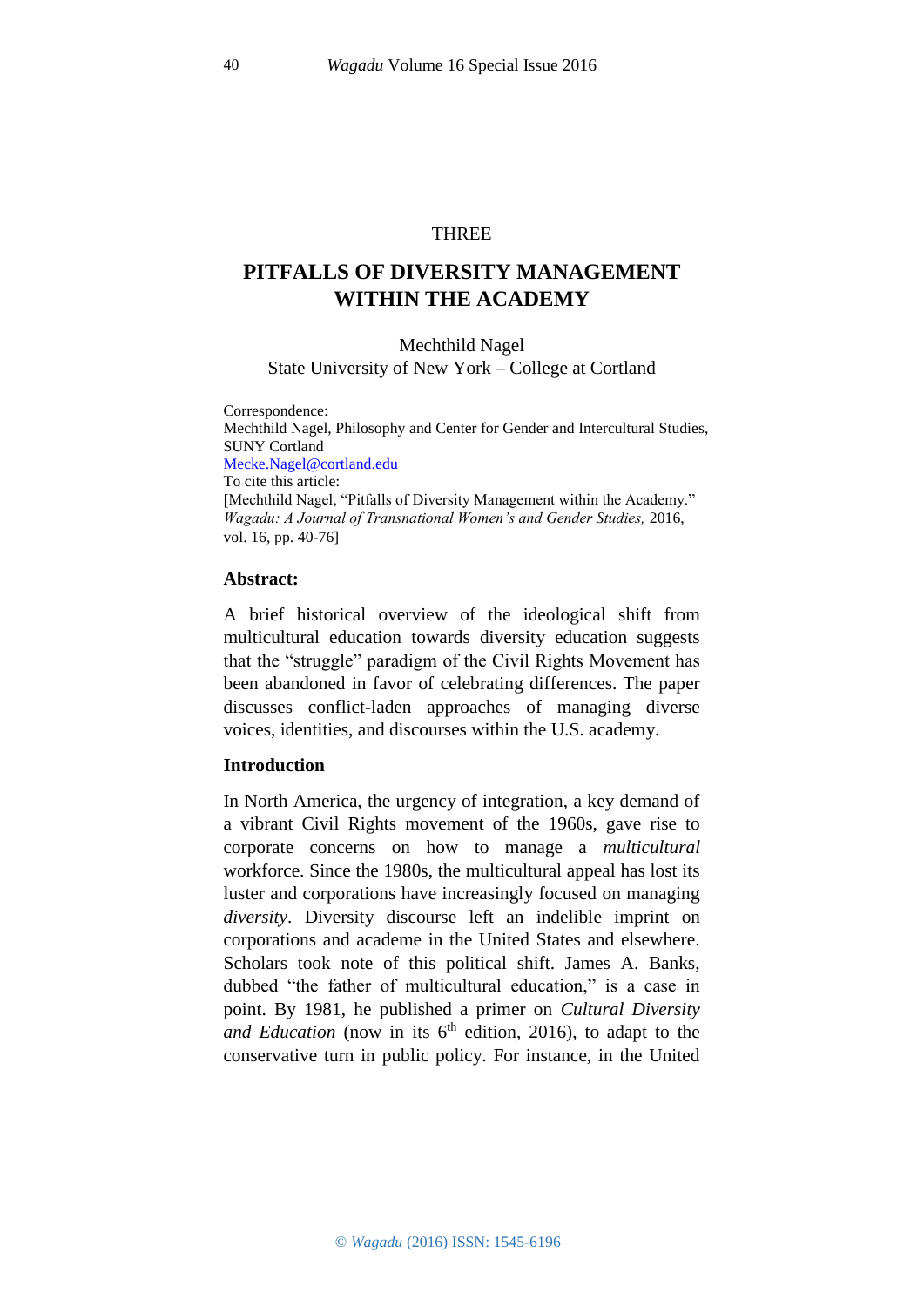States, inclusion strategies on narrowly defined multicultural (i.e. racial/ethnic) and gender grounds were considered inadequate (Nagel & Asumah, 2014). Demands for racial justice and women's rights were followed by a "lavender revolution" (i.e., LGBT human rights), and a struggle for recognition for people with disabilities. Black feminists articulated an intersectionality of social identities approach, to protest their endemic exclusion in white feminist and Black political thought. In this paper, I will show the conflict-laden, contentious approaches of managing diverse voices, identities, and discourses within a risk adverse, increasingly corporate academy. Calls for a paradigm shift in general education began with the new disciplines of Black Studies, Ethnic Studies, followed by Women's Studies. Importantly, these demands came from below, engendered by militant student protests, and were not a diversity management decision from above in the 1960s. These interdisciplinary studies programs were granted by besieged administrators (e.g., from San Francisco State, Cornell University, and the City University of New York) as a concession to a revolutionary student body that protested U.S. imperialist wars and racist state repression within its territory, especially on reservations and in cities (cf. Biondi, 2012). What are the lessons from the Civil Rights Movement for today's DREAMers,<sup>1</sup> Ban-the-Box activists, and for the Black Lives Matter social movement within U.S. academia, rallying for citizenship rights, for the rights of persons with conviction records, and for racial equity within historically white institutions? Specifically, what did the struggles and educational practices that aimed at structural reforms look like from the vantage point of administrative report writers, namely those who are tasked with managing diversity?

**.** 

<sup>&</sup>lt;sup>1</sup> Development, Relief, and Education for Alien Minors Act of 2013 grants conditional stay to young people without proper immigration papers. For a critique, see American Immigration Council [\(http://www.immigrationpolicy.org/issues/DREAM-Act\)](http://www.immigrationpolicy.org/issues/DREAM-Act).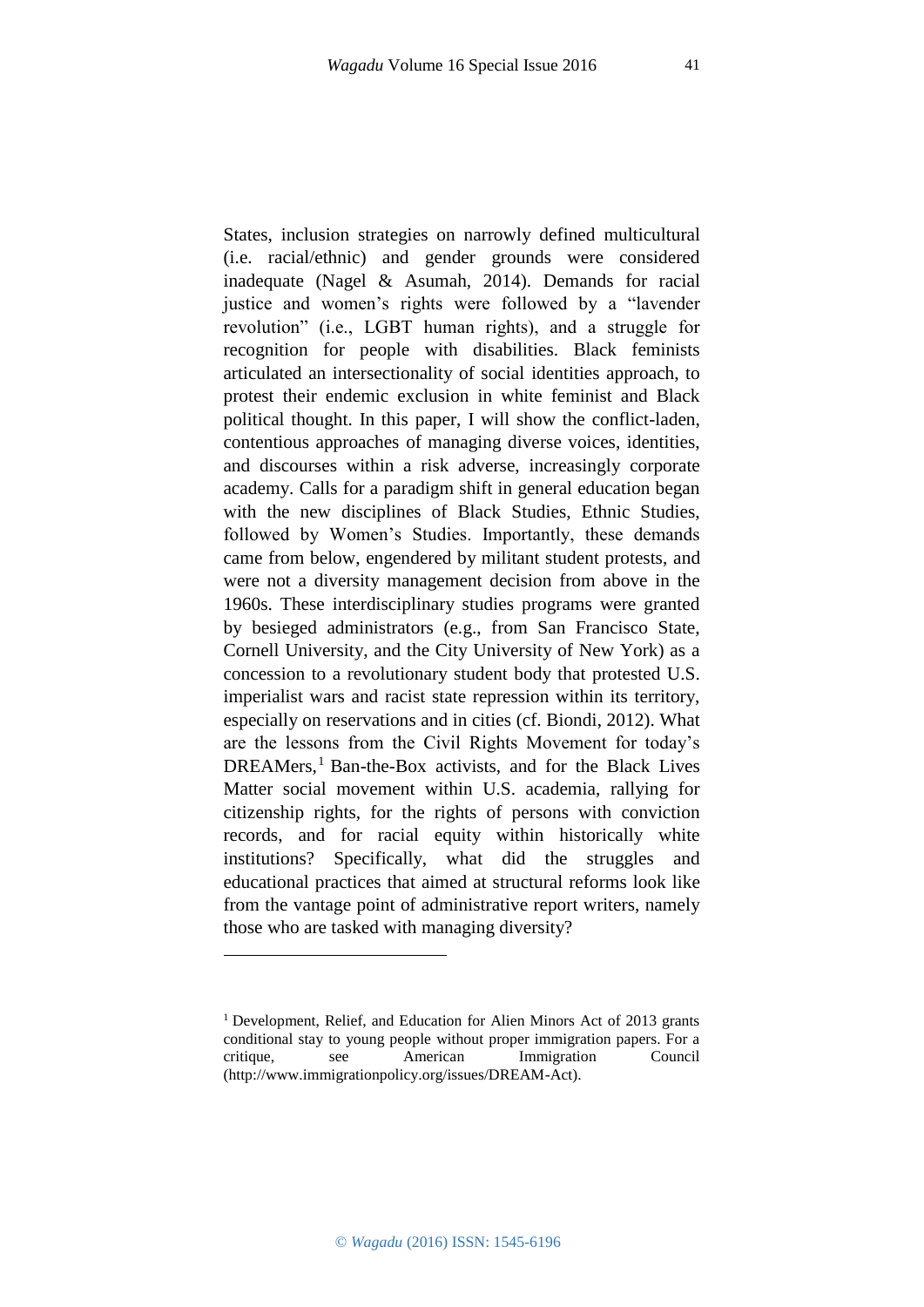To begin with, I argue that diversity management pivots around a subtle shift from a demand for *redistribution* to a fairly uncritical corporate frame of *recognition* of diversity (e.g. by addressing bias through sensitization workshops). Diversifying the academy seems to be an intrinsic good. Here I draw on Nancy Fraser's (1998) famous diremption, recognition vs. redistribution, but I do not support her own analysis and critique of recognition struggles from below. Rather, I draw on her critic's objection, i.e. that recognition and redistribution (in terms of reform or transformation) are always already intertwined concepts (Young, 1998). Iris Young holds that Fraser and other Left critics of multiculturalism overstate "the degree to which a politics of recognition retreats from economic struggles." To be sure, Young concedes that these "culture wars" have been the domain of university campuses (Young, 1998, p. 51). So, we want to ask: Does diversity management always lend itself to an accommodationist strategy, valuing recognition over economics? If so, what are its implications? I offer case studies, from the State University of New York (SUNY) and the City University of New York (CUNY), and I will address what diversity celebration looks like from the vantage point of those who are minoritized, as students who can't get access and as faculty and chief diversity officers who struggle along as they climb the ladder of mis/recognition.

## **The Demand of Access and Equity—The Dream of an Open University (Deferred)**

The university has always been a bastion of privilege for the learned (and wealthy, male) elites. After 1945, the GI bill brought a great expansion of the landscape of public colleges and universities, including the establishment of the State University of New York (SUNY) system and the largest urban university system, the City University of New York (CUNY). New York was the last state to establish a public university (Clark *et al*., 2010; Steck, 2012). Uniquely, a high school diploma guaranteed many poor Jewish and non-Jewish white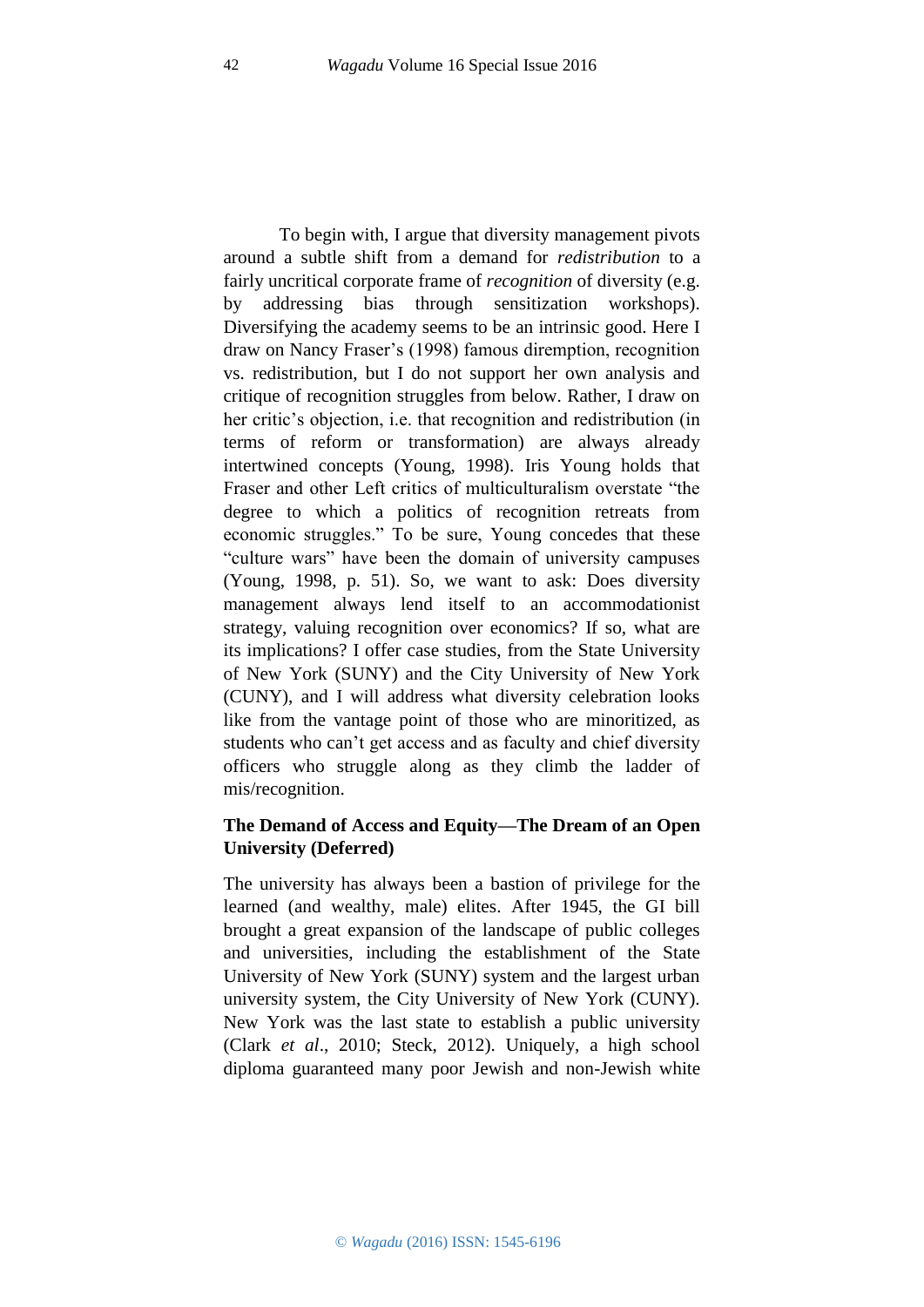residents of New York City access to the Free Academy or City College in Harlem. Putatively, these were the best and brightest high school students, however, dropout rates were very high (Traub, 1994). Residency was a measure of positive discrimination as an antidote for *private* colleges and universities which adopted other forms of discrimination, namely, on the basis of race, creed, color or national ancestry, targeting Jewish, Blacks, Italians (Berkowitz, 1948). Berkowitz's revealing report made the case for a public university system on moral and political grounds, prohibiting racist and anti-Semitic admission practices. His is perhaps the first publication that assesses (and validates!) Black students' attitudes regarding the importance of addressing a chilly campus climate at historically white institutions of higher learning. The landmark U.S. Supreme Court decision *Brown v. Board of Education* in 1954 determined that the chilly educational climate needed to be corrected through systematic integration efforts. That decision created the moral and legal basis for integrating Black and white schools throughout the South (and the rest of the United States). The lofty goal of integration was accepted by the white male justices with the proviso of "deliberate speed." It meant that the implementation would proceed at a snails' pace and such delays in turn created moral outrage and reasons for the ensuing Civil Rights Movement.

New York state actors also were in no hurry implementing the state university system in the 1950s. It was not until Nelson Rockefeller's election as governor that the vision of a massive university system (SUNY) was fully implemented. Governor Rockefeller has also been credited with skillfully maneuvering around the interests of private colleges and universities, upstate constituents, and civil rights activists (Shermer, 2015). The opening of junior colleges, medical and law schools, and Catholic colleges towards the "giddy multitude" (cf. Takaki, 1993) brought along demands for an inclusive curriculum to reflect the lived experience of students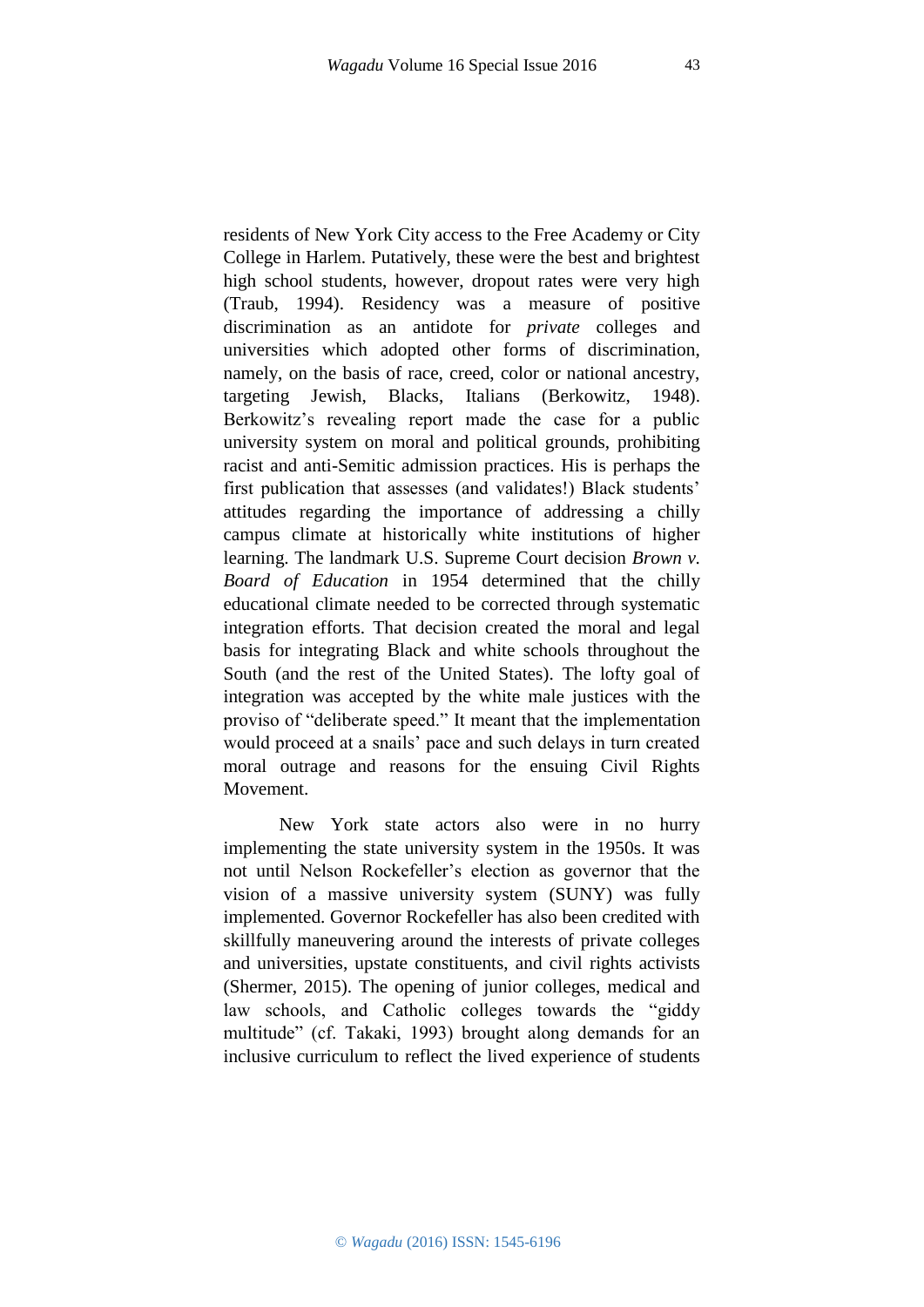and an increasingly diverse professoriate. Multicultural education began to shape many general education programs and created further demands for a radical transformation of the university, including diversifying its monocultural professoriate. Open and free access for students of color was one such radical goal, won by Black and Puerto Rican students in the famous 1969 Open Admissions Strike at CUNY. They also demanded that education majors take mandatory courses in Black and Puerto Rican history as well as Spanish. In an unprecedented way, the CUNY students not only pushed back the threat of Rockefeller's budget cuts but instead brought about the doubling of the student body of CUNY. Administrators felt under siege and acted fast in order to gain control. Thanks to the continued militancy by the next generation of students, the open admissions policy lasted for three decades, thus transforming an elite white university system into a racially diverse and working class one in an unparalleled way. However, the free tuition policy lasted only some five years (*CUNY Matters*, 2011; CUNY History, n.d.; Traub, 1994).

Rockefeller, the son of the elite, kept pushing for tuition for CUNY schools but his plans only succeeded after he resigned as governor. While in office, Rockefeller was not only known for his stewardship for a premier public higher education system, but he was also responsible for ordering the mass shooting of prisoners to end the Attica rebellion in 1971. Soon thereafter, he established the most repressive drug laws in the nation, a formula for "crime control" which was spearheaded by U.S. president Nixon, who ordered a "war on drugs" to decimate Black Power politics and to repress the Black-led Civil Rights movement (Hanson, 2016; Perez & Saldaña, 2016). The Rockefeller Drug Laws spurred an unprecedented built up of prisons in upstate New York, and it targeted fairly exclusively downstate Black and Latino nonviolent youth for life-long prison sentences. Dollar for dollar state funding shifted from investment in capital expenditures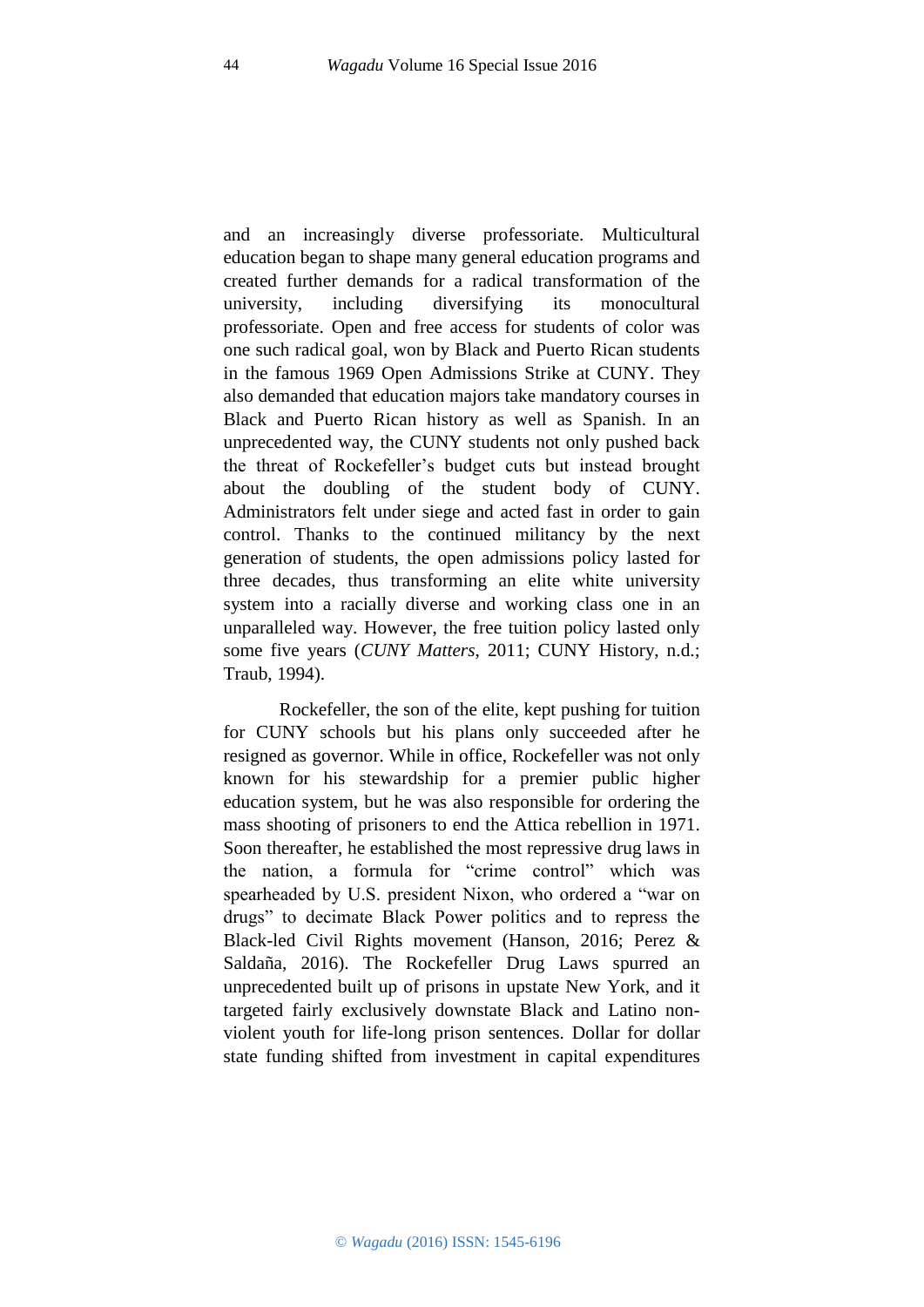for SUNY (and CUNY) towards excessive prisons expenditures (Nagel, 2008*).* Not a single new college campus was built during the last thirty years.

The majority of Black and Latino folks live in segregated neighborhoods with substandard housing, public schools, inadequate access to good jobs, quality health care, supermarkets, recreational resources, etc. However, the state does not spare taxpayers' money for military hardware for policing, containing, and simply harassing residents of color, such that policy makers and activists now speak of a cradle-toprison pipeline. Policy makers have noticed that when a child fails third grade, a prison cell will have to be budgeted, due to the likelihood of going to jail rather than finishing high school. Race, class, and geography all play a role whether one gets send to (drug) treatment or to prison (Mauer, 2006). The ascendancy of Barack Obama to the White House has not meant social or economic uplift for Black working class America (Alexander, 2010; Drucker, 2010; Porter, 2016; Rothwell, 2016). In *Savage Inequalities*, Jonathan Kozol (1991) already decried the caste system of schooling and found that segregation was worse in 1991 than in 1954, when the Supreme Court desegregated separate and unequal schools. Alexander's bestseller *The New Jim Crow* (2010) confirms Kozol's bleak assessment and brought to light the racial caste system vis-à-vis the treatment of Black men in the criminal justice system. The Nixon presidency, and Rockefeller, started the punitive politics of incarceration (mandatory minimum sentences, ending good time, ending furloughs, etc.) which gave rise to the myth of the criminalblackman (Russell-Brown, 2008) and neoliberal policies that dismantled social welfare infrastructure. These in turn contributed to massive increases in health care costs and, of course, in tuition, even for public colleges and universities, where a commitment to grant funding and other subsidies of economically disadvantaged and academically underprepared students has been shrinking. The racist effects present a double containment of Black working class people with the expansion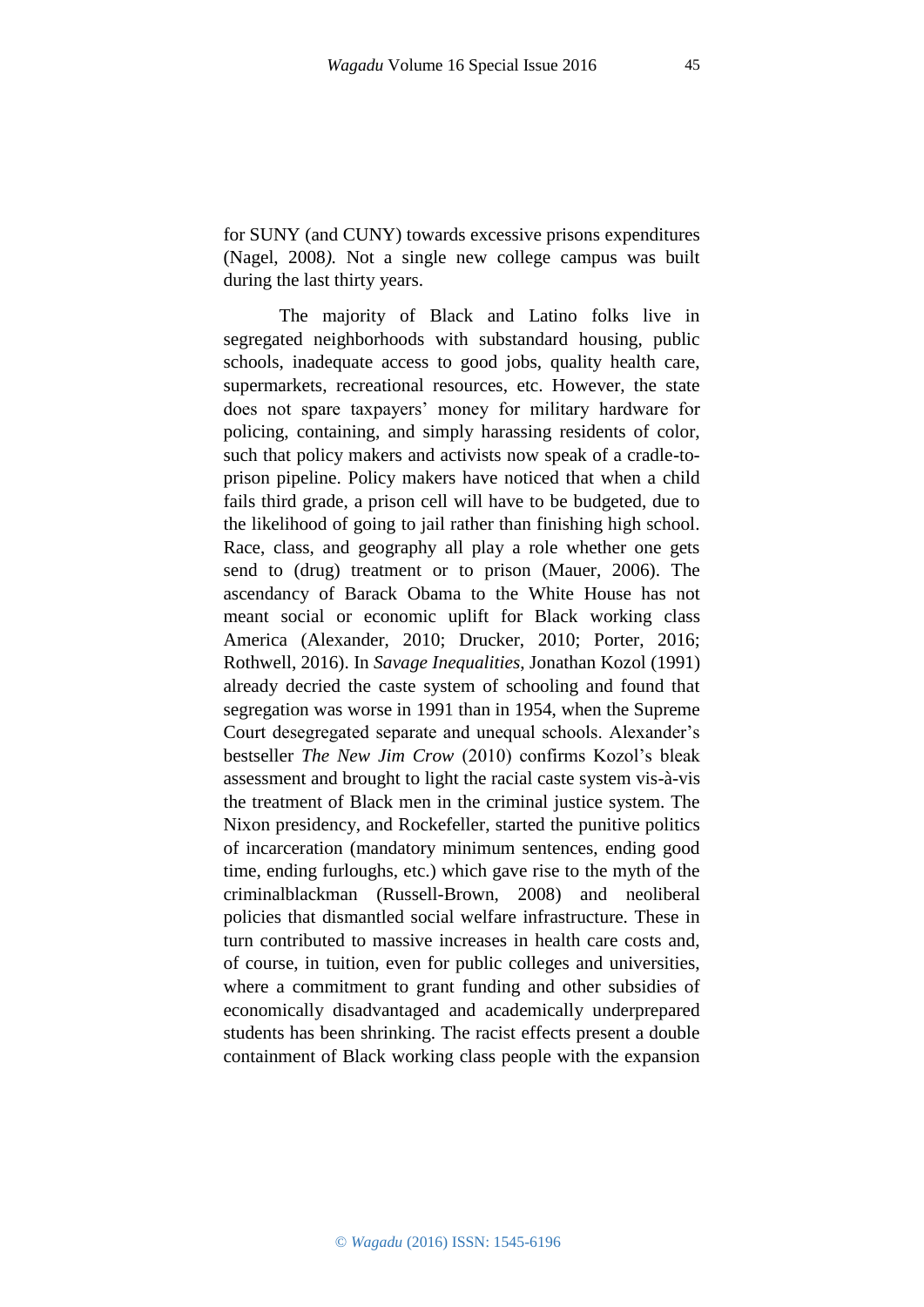of the prison system and with the legal and de facto attack on race-based affirmative action programs. Thanks to the Black Lives Matter movement, we may see some crumbling of structural impediments, but backlash is viscerally felt with the ascent of the Tea Party, the "Trump factor," and a religious belief in austerity, as public investments in the penal and military industrial complexes continue unabated.

The Reagan presidency brought an attack on affirmative action policies, buttressed by U.S. Supreme Court decisions which ruled against racial "quotas" (*Bakke* rule, 1978). President Kennedy had initiated affirmative action as a political appeasement strategy by offering affirmative action to those who were harmed by Jim Crow (segregationist) practices in the South and by racist discrimination elsewhere. It was meant as an empowerment strategy to give Black citizens opportunities for employment, advancement, and education. However, in practice the pool for eligible affirmative action groups was soon widened and businesses and colleges started to hire white women instead. Today, the biggest group of beneficiaries are veterans of war. Starting with president Reagan's ridicule of disadvantaged groups as "special interests" or racially charged slogans of ending welfare because of (Black) welfare queens abusing the system (sic), we have witnessed an erosion and subsequent cooptation of the Civil Rights Movement's "borning struggle;" this term was coined by Bernice Johnson Reagon (cf. Cluster 1979) to suggest that Black activists gave birth to a struggle for redistribution and recognition for all other social justice groups (American Indian Movement, second wave feminism, La Raza, the Stonewall uprising by trans, gay, and gender nonconforming Black people, etc.). Even though affirmative action program officers still have a place at the table of human resource offices in the U. S. university, their portfolios focus increasingly on risk management and mandatory sexual harassment trainings, as well as offering resources on how to increase a diverse pool of applicants. There are no sanctions for recalcitrant departments which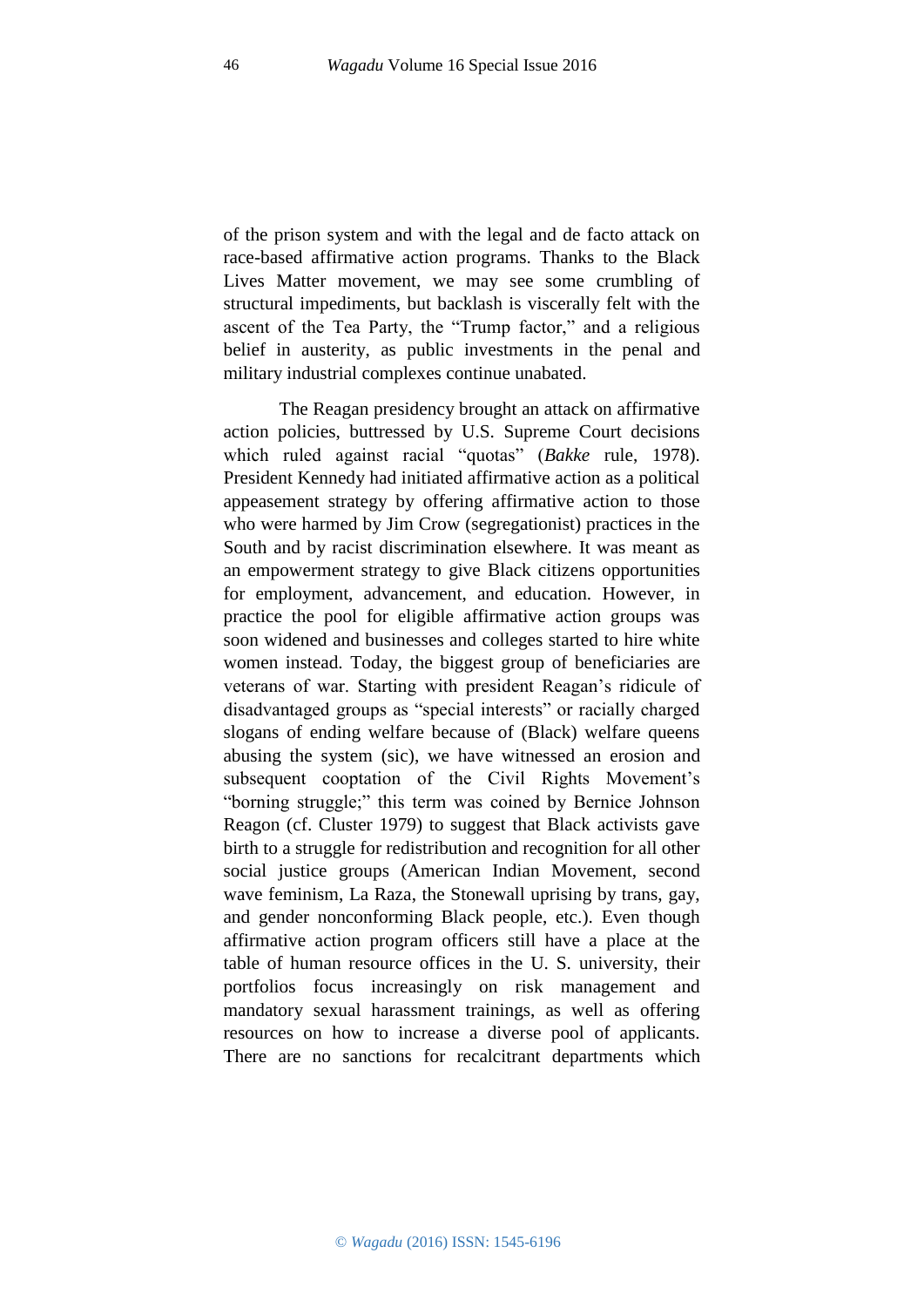repeatedly resort to hiring cis men who are straight, white, and able-bodied and have not been trained in decolonizing their disciplines.

The Reagan administration also ushered in a backlash against multicultural education, which conservative think tanks such as the Heritage Foundation furthered with headlines about the dangers of multiculturalism and shored up with Islamophobic sentiments after Samuel Huntington's publication of "The Clash of Civilizations?" (1993). Most recently conservative journalists use a shrill defense of cultural assimilation (i.e., Euro-American, Christian values) targeting refugees, preferably those who practice Islam, and their leftwing apologists in the academy and encouraging European governments to take note of the peril of non-occidental values and peoples (Gonzalez, 2016). Such a conservative turn is a particularly troubling tendency in primary education, because teachers are often captive to the ideological leanings of school boards and to monocultural standards by federal and state education departments, which schools of education within universities have to adopt in order to get accreditation. Liberal educators such as Banks (2016) also admonish that competent multicultural educators should not "make students cynics nor … encourage them to desecrate European heroes such as Columbus and Cortés" (p. 11). By contrast, progressive authors such as Howard Zinn, *A People's History of the United States* (1980), Angela Y. Davis, *Women, Race, and Class (1981)*, Bill Bigelow and Bob Peterson, *Rethinking Columbus* (2003) or James Loewen, *Lies My Teacher Told Me* (1995), Jonathan Kozol, *Savage Inequalities* (1991) go "astray" and offer a cogent ideology critique of triumphalist U.S. history telling. Their counternarratives to crass patriotism provide histories from below which resonate with diverse student populations, whereas standardized, white-washed victors' histories may hinder quality education and produce oppressive outcomes. In fact, a Mexican-American studies curriculum in a school district in Arizona was shut down because it defied parroting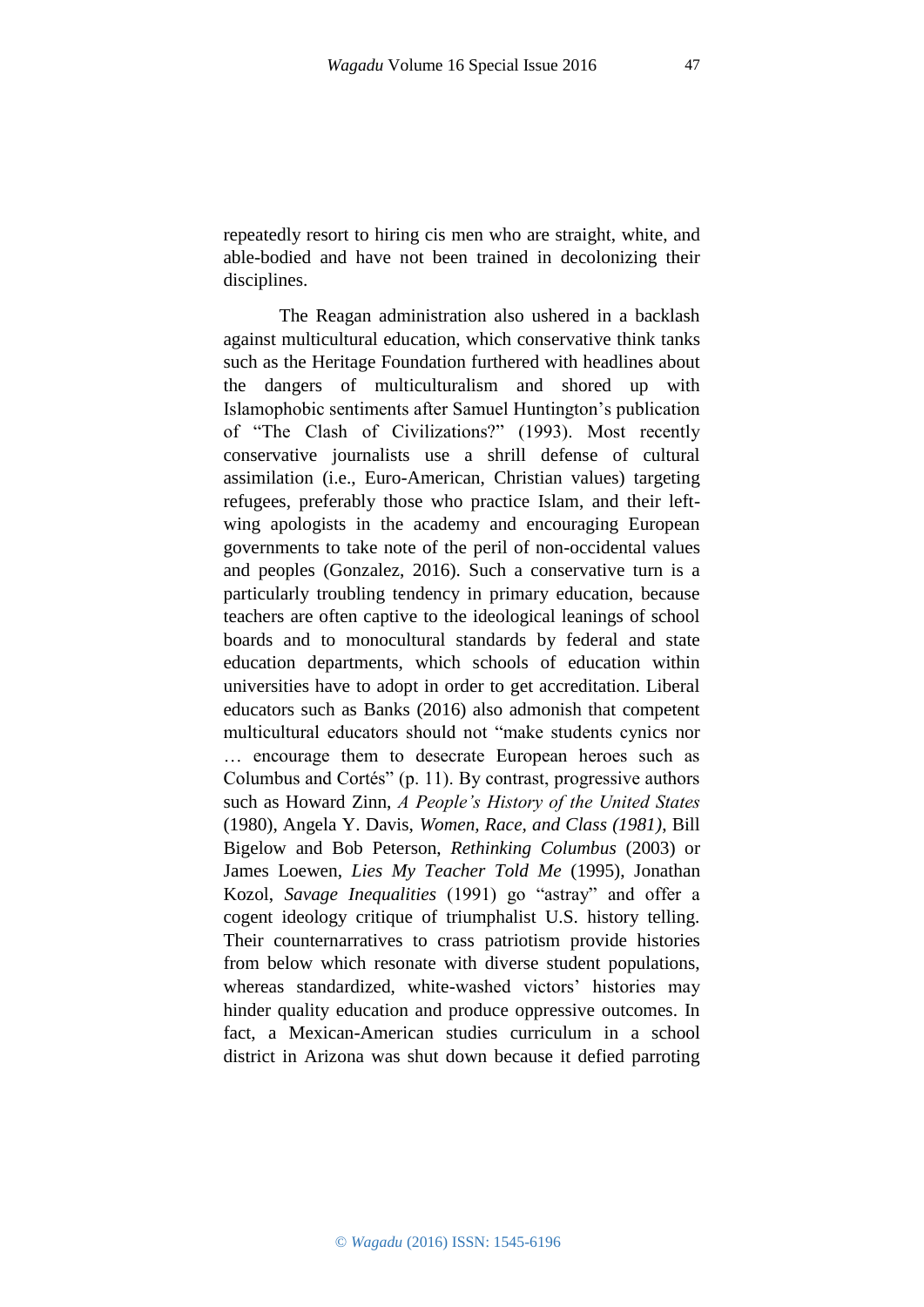the patriotic racial frame so prevalent in schools across the United States. Might it be dangerous recognition politics that a Chicana student should find herself reflected in the stories told about conquest, genocide, and persistent struggles against racism? Indeed. A school commission report showed that teaching progressive revisionist history to Chicanos and Chicana children enhances critical thinking skills and increases students' academic performance. White politicians filed a lawsuit and denounced ethnic studies for creating resentment against whites. A judge agreed. Instead of pursuing the commission's recommendation of expanding a Mexican American Studies program, it was shut down (*Huffington Post*, 2013). Here are the markings of the ultimate cooptation of Affirmative Action cum multicultural politics of recognition: whites are now the veritable victims of history told from the vantage point of people of color.

In this politically charged climate and a veritable corporate intrusion into education and standards, e.g. by the British-based Pearson Corporation (Reingold, 2015), the mainstream curriculum that touches on diversity education is filled with feel-good, colorblind rhetoric; the teacher's focus is on prejudice reduction (cf. Banks, 2016) and not raising questions about systemic inequality and divide-and-conquer victor's history (e.g., settler colonialism, capitalism, chattel slavery). Recently, Texas schoolbooks eliminated the word "slave" in favor of "workers" who were transported from Africa, till a Black parent protested and created a social media outburst of resistance (Moser, 2015). More euphemisms endorsed by the Texas Board of Education include the following: "The slave trade would be renamed the 'Atlantic triangular trade,' American 'imperialism' changed to 'expansionism,' and all references to 'capitalism' have been replaced with 'free enterprise'" (Paulson, 2010).

Contradictions prevail in today's diversity landscape. The online newsletter *Insight Into Diversity* (May 2016) reports in the same issue, divergent trends: an increased focus on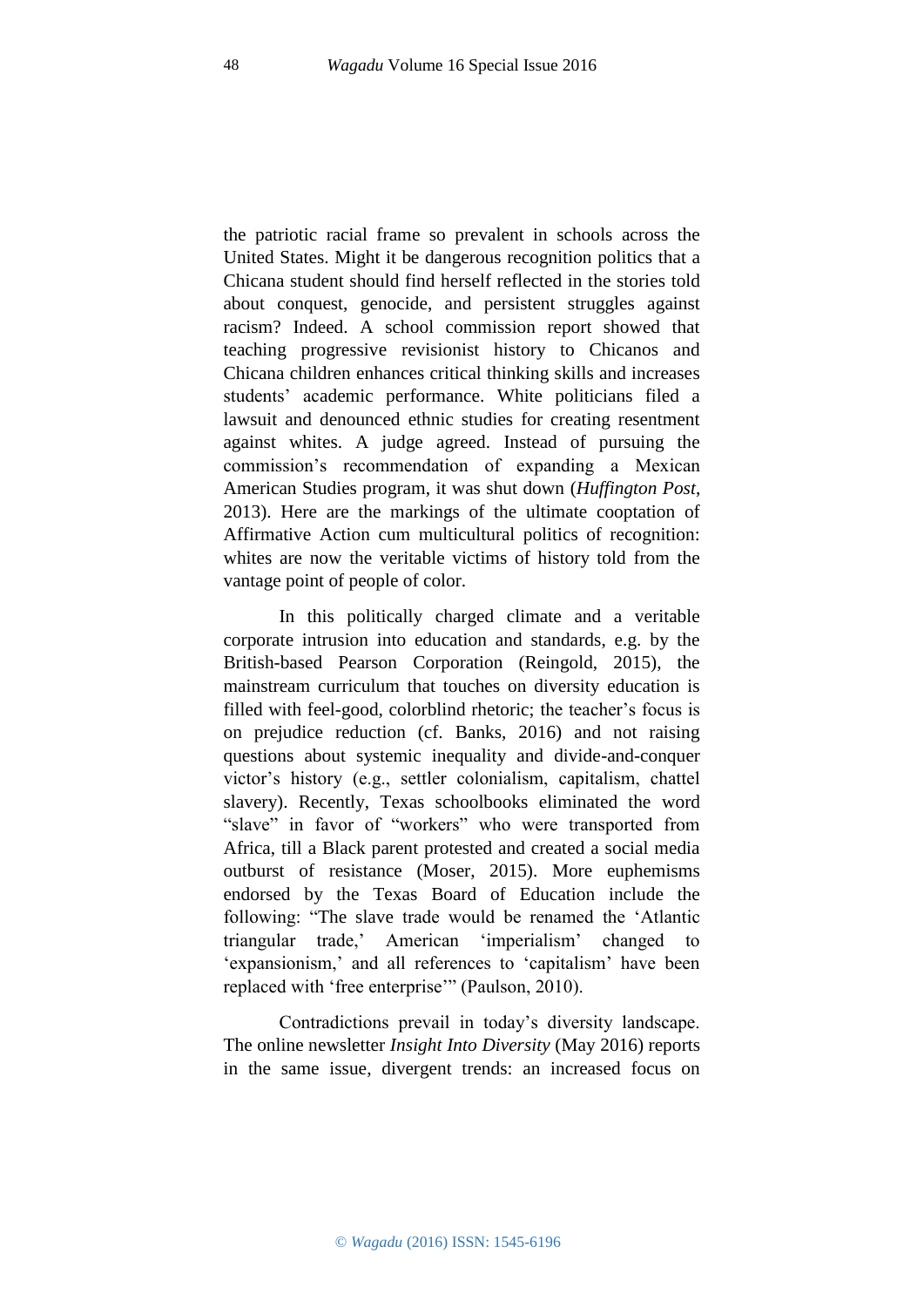diversity and inclusion classroom strategies within Pomona College for tenure review, while in Tennessee, the legislature abolishes the diversity office at the University of Tennessee and redirects its funding to scholarships for minority engineering students. The reason: "State lawmakers had been threatening to withhold funding from the office since last year, after staff posted a guide for using gender-neutral pronouns and promoted inclusive ways to celebrate holidays, which angered some Republican lawmakers" (Prinster, 2016). Trans\* struggles have risen in importance and even got unusual support: New York's governor Cuomo has issued a boycott for non-essential state travels to North Carolina. The Southern state has come under fire for its repressive (binary) bathroom politics, nullifying the right of transgender persons to use the bathroom that matches their gender identity (Governor Cuomo, Executive Order 155, 2016).

### **"The Fire Next Time"**

We'll have to keep in mind that representation and redistribution struggles came from the streets and radicalized students took the fight into academia. They included armed takeovers, e.g., at Ivy League Cornell University in 1969 (Wilhelm, 2016) by black undergraduate students who were tired of the hegemonic Eurocentric curriculum. They demanded representation of diverse faculty whom they could confide in as mentors and teachers, who have the (cultural) competence to understand their frustrations and develop cognitive and psychosocial strategies for survival in a historically white institution. (The survival struggles of ALANAA faculty, i.e. African, Latina(o), Asian, Native and Arab Americans, will be discussed below.) Today's Black Lives Matter (BLM) social movement has repeated yester-years demands of radicalized students during the Civil Rights Struggle and the anti-Vietnam war activism. BLM started in 2012 with a nation-wide protest about the acquittal of George Zimmerman, a self-appointed vigilante cop who killed African American teenager Trayvon Martin in Florida. The protest action became a national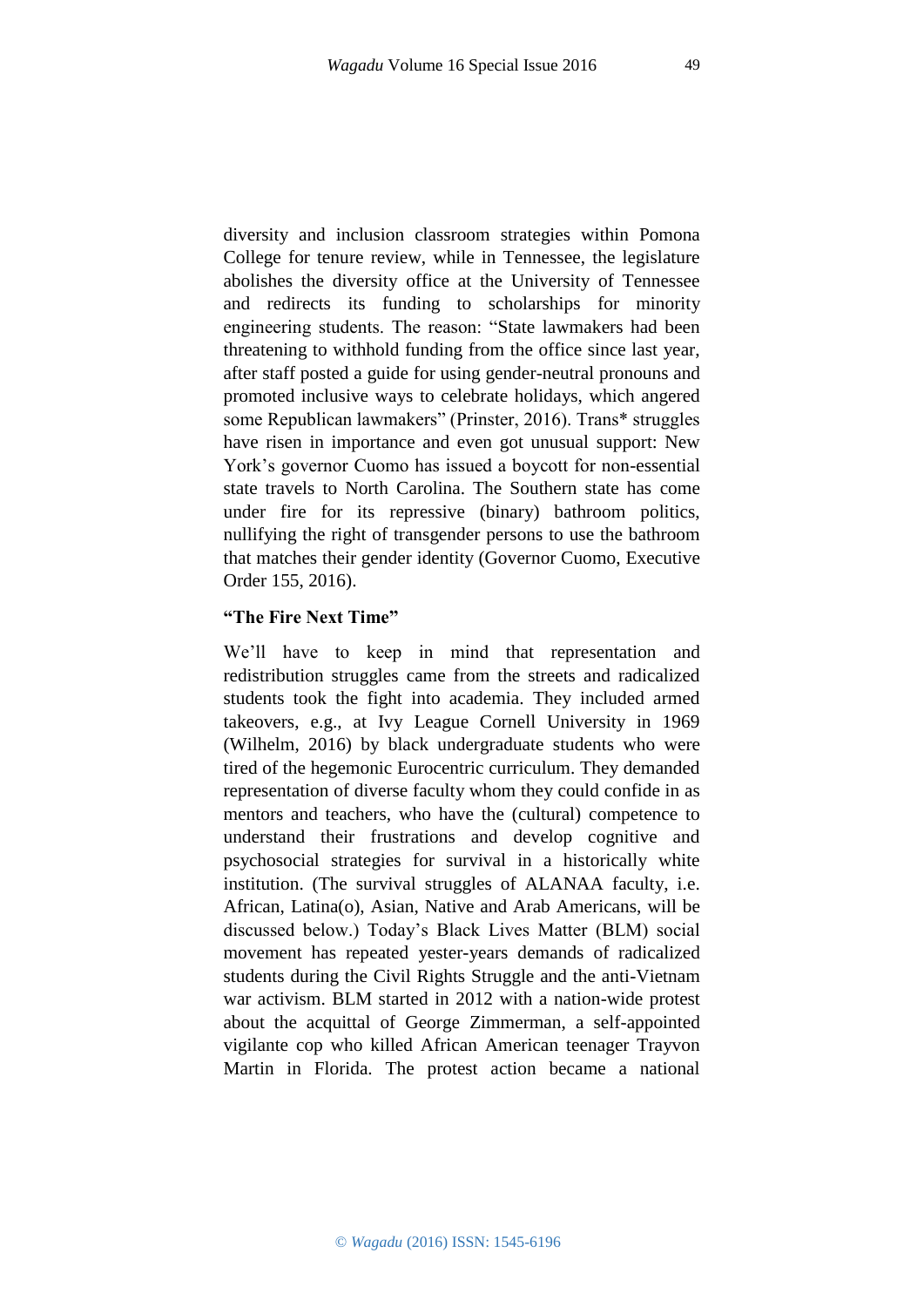movement in the aftermath of the police killing of another Black teenager Michael Brown in Missouri, 2014. In 2015, Black activists around the country took the fight into the academy to protest racism in the classroom, residential life, sports, and at the level of administrative leadership. In fact, these demands appear to be cyclical although the methods are vastly dissimilar thanks to the global reach of social media coupled with an intensification of government surveillance.

The government's ability to scrutinize student protesters today is unparalleled with respect to COINTELPRO, the FBI's secret counter intelligence program to spy on a multitude of social/political dissenters and to destroy the Black Panther Party. To date (December 2015), Black Lives Matter has spread to dozens of campuses and its non-violent actions have led to the resignation of several white senior administrators across the country (Wilson, 2015). It remains to be seen how their demands will be absorbed at historically white academic institutions. Thanks to the vibrant Black Liberation Collective, which encompasses Black Student Unions from over 80 universities, radical terminology and demands for redistribution of resources are back in vogue. They include resisting oppression, disrupting white hegemonic institutional power and consciously noting the interconnectedness of oppressive systems (racism, heterosexism, transphobia, class oppression, xenophobia, etc.). Their manifesto (BLC 2015) resonates with that of the Combahee River Collective (1977), a Black feminist statement that disrupted the monoculturalism of the second wave of white feminism in the 1970s. However, the CRC's insurgency demands remain an elusive ideal and instead their struggle paradigm was coopted and reframed into a diversitycum-intersectionality model, which suggests that all social identities have equal value (Wallis, 2015). Will the Black Liberation Collective continue to disrupt the neoliberal ideological hegemony of the academy by demanding no tuition fees for Black and Indigenous peoples and the corporation's divestment from prison shares (Gladney, 2015)? Will the BLC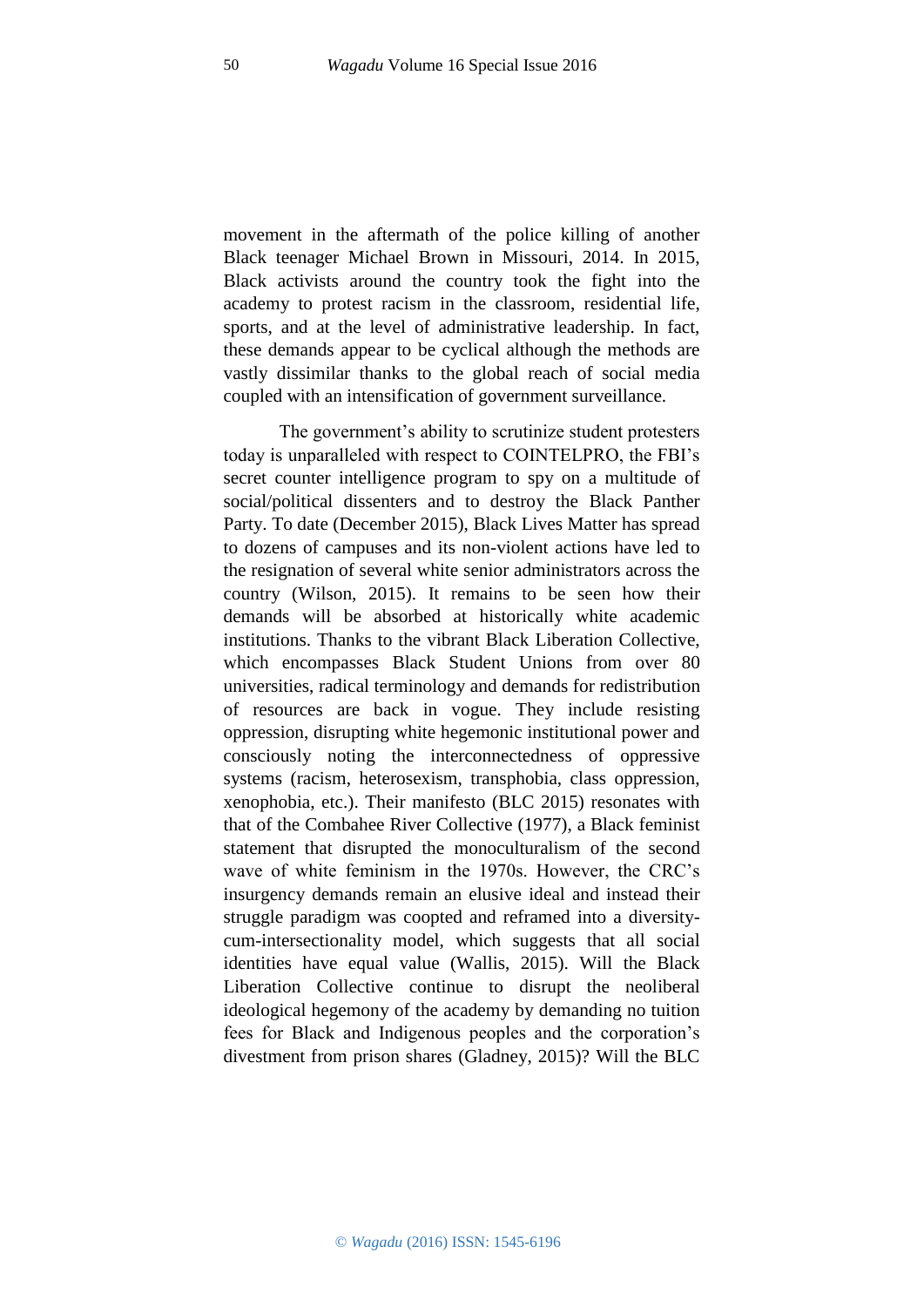continue to contest administrators who are happy to make concessions to symbolic recognition politics but divert attention away from debt-free demands and monetary reparations to descendants of enslaved persons on university grounds in the North as well as the South? Robin Kelley (2016) is hopeful:

> That the fire this time spread from the town to the campus is consistent with historical patterns. The campus revolts of the 1960s, for example, *followed* the Harlem and Watts rebellions, the freedom movement in the South, and the rise of militant organizations in the cities. But the size, speed, intensity, and character of recent student uprisings caught much of the country off guard. Protests against campus racism and the ethics of universities' financial entanglements erupted on nearly ninety campuses, including Brandeis, Yale, Princeton, Brown, Harvard, Claremont McKenna, Smith, Amherst, UCLA, Oberlin, Tufts, and the University of North Carolina, both Chapel Hill and Greensboro. These demonstrations were led largely by black students, as well as coalitions made up of students of color, queer folks, undocumented immigrants, and allied whites.

Perhaps CUNY administrators were also caught off guard in 1969, when several African American and Puerto Rican students demanded desegregation. But they had to act quickly, since the students occupied buildings and even set one on fire. In the end, they ceded with a compromise to organized labor: open admissions for all city high school graduates. A report's subheading reads "policy by riot" (Renfro *et al.,* 1999, p. 19) and notes with disdain that CUNY sacrificed high standards ("excellence") for mere "access" when dispensing with standardized testing and offering remedial education for all underprepared first-year students: "Access and excellence are CUNY's historic goals. Over the past 30 years, the 'access' portion of the mission has overwhelmed the university at the expense of excellence" (Renfro *et al.,* 1999, p. 1), a sentiment which James Traub's (1994) book on the City College put in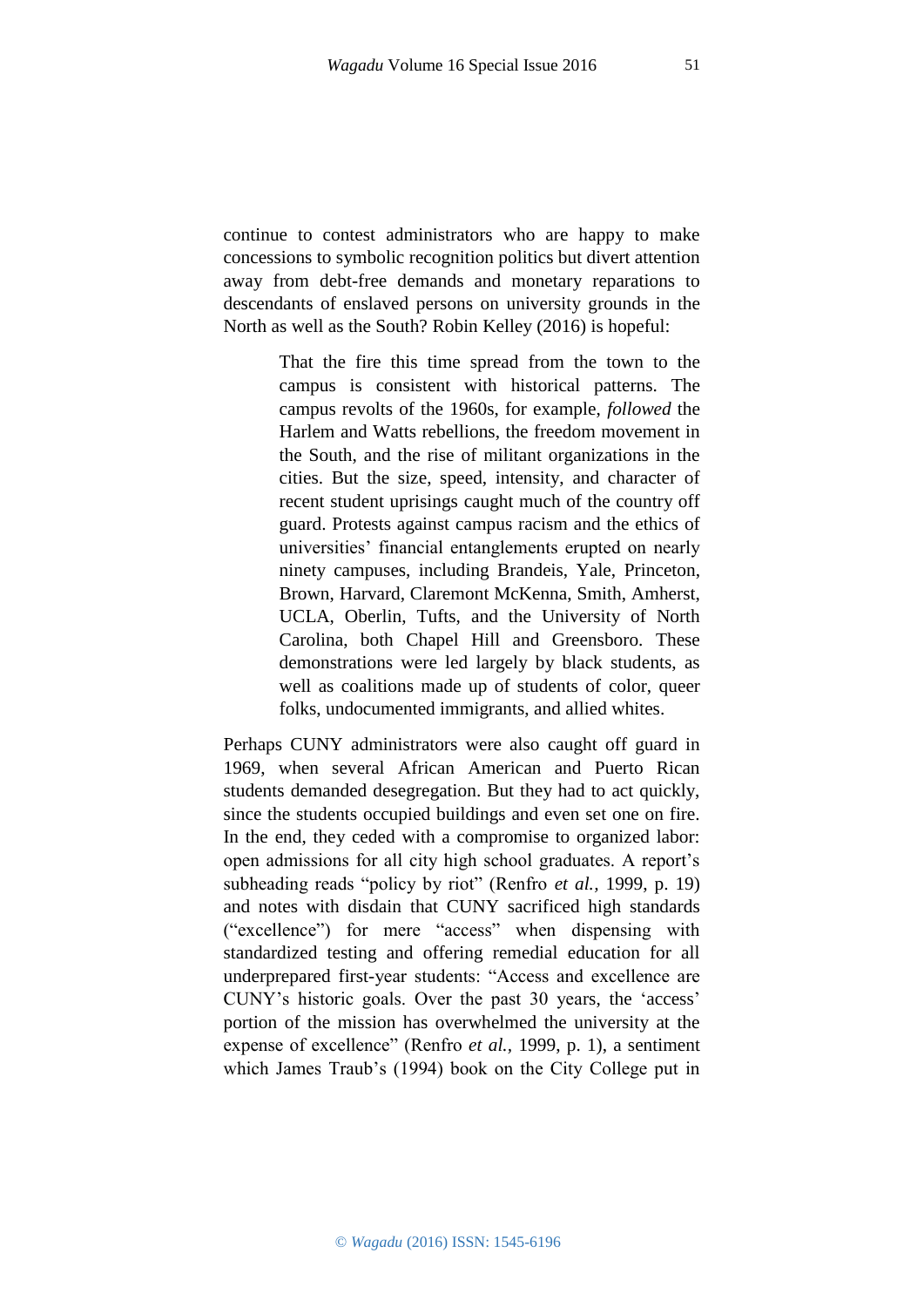motion with his critique of open admissions, i.e. affirmative action. Only recently, "inclusive excellence" has been used to overcome the opposites of "access" and "academic excellence," and politicians from Obama to education department officials extoll the virtues of a diverse classroom as enriching the college experience for all. Yet, the Renfro report also reluctantly acknowledges that the senior colleges of CUNY have not kept their promise of access to Black and Latino students, thanks, of course, to the prohibition of race-based affirmative action measures. The recent U.S. Supreme Court decision on affirmative action (*Fisher II*, June 2016), reversing over thirty years of outlawing "quotas" and racial diversification of college admissions, breathes new life into "inclusive excellence." Interestingly, because of a shrinking pool of high school graduates admissions officers of SUNY are now forced to recruit in multicultural schools that they have in the past ignored. For decades, SUNY Cortland mainly recruited students from white dominated areas of Long Island and neglected racially diverse metropolitan areas such as Syracuse or New York City. Today, the incoming first-year cohort is about twenty percent students of color. However, the goal of inclusive excellence rings hollow, when only twenty-five percent of Black students graduate from the college, while whites graduate at the rate of seventy-two percent.

### **The Legal Context: The Meaning of Affirmative Action in an Age of Diversity Management**

In 1961, during the militant "borning struggle" of the Black-led Civil Rights Movement, President Kennedy issued an executive order (10925) to prohibit racist discrimination in the workplace and also to encourage business to consider "affirmative action and equal opportunity" and diversifying their workforce (DiTomaso, 2013, p. 257). In his famous "I have a dream …" speech, Martin Luther King (1963) powerfully noted that Black people are still not free and furthermore, they have been given a bad check, which reads "insufficient funds." Kennedy had made a timid reparative gesture to Black America: apply to jobs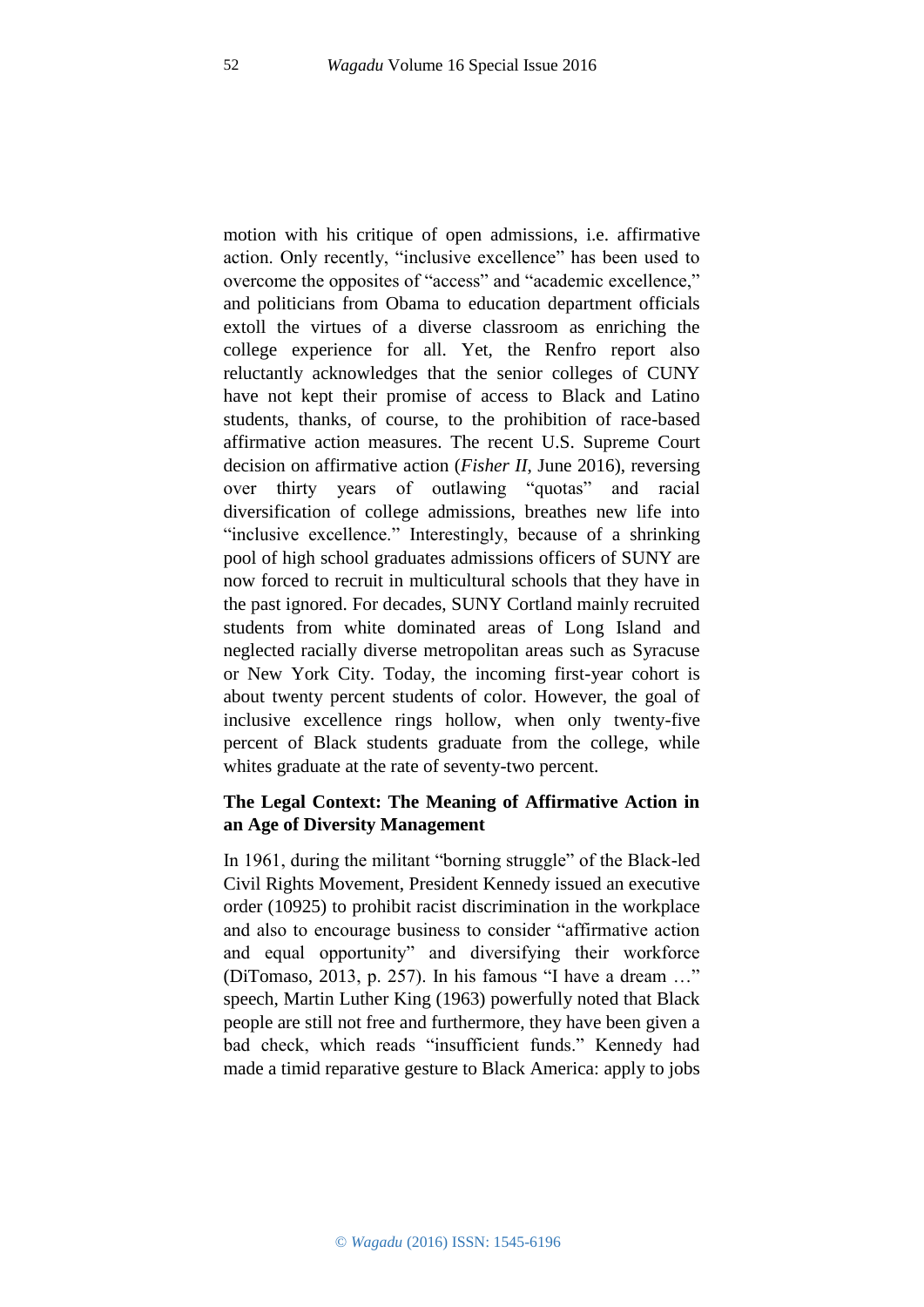and colleges, and some of you might get coveted college entry into historically white (and some elite) academic institutions, which were denied to generations of Black Americans due to Jim Crow practices of exclusion. It was a fantastical proposition: to attain placements despite cumulative disadvantages in education and second-class citizenship status.

The dream was deferred: In the end, the Executive Order concerning "Affirmative Action" was amended to address sex discrimination in the Johnson administration (DiTomaso, 2013, p. 257). As such, it turned out to be a corrective measure benefiting white middle class women (like myself) to get jobs that were beyond our dreams and reach in the 1960s. An elastic interpretation of "Affirmative Action" would include opening doors to white women, who were thought to "fit" into a white male boardroom with much greater ease than Black people and other folks of color. To date, what is left of Kennedy's lofty ideal is a mere nod to "equal opportunity." Or: everybody is affirmed, because we are all diverse!

Favoring a focus on "diverse voices" is akin to moving chairs around so that some workers of color will have front row seats (and being given prizes for their diversity work), but few, if any, new chairs will be added to the white dominated workplace, offering a cohort of people of color a seat at the table. Such liberal focus on awareness raising about inequalities has also left its imprint in the academy. Diversity trainers inform us about a plethora of social identities, which all (ought to) take up equal space: racism should be dealt with on a continuum of challenges such as classism (sic), ableism and sizeism/weightism/lookism (Wallis, 2015). And Audre Lorde (1983) is (mistakenly, I believe) quoted for her bon mot: "There is no hierarchy of oppressions."

So, it is interesting to see that today, military veterans are the single largest beneficiary group of scholastic opportunities and government employment, and many of them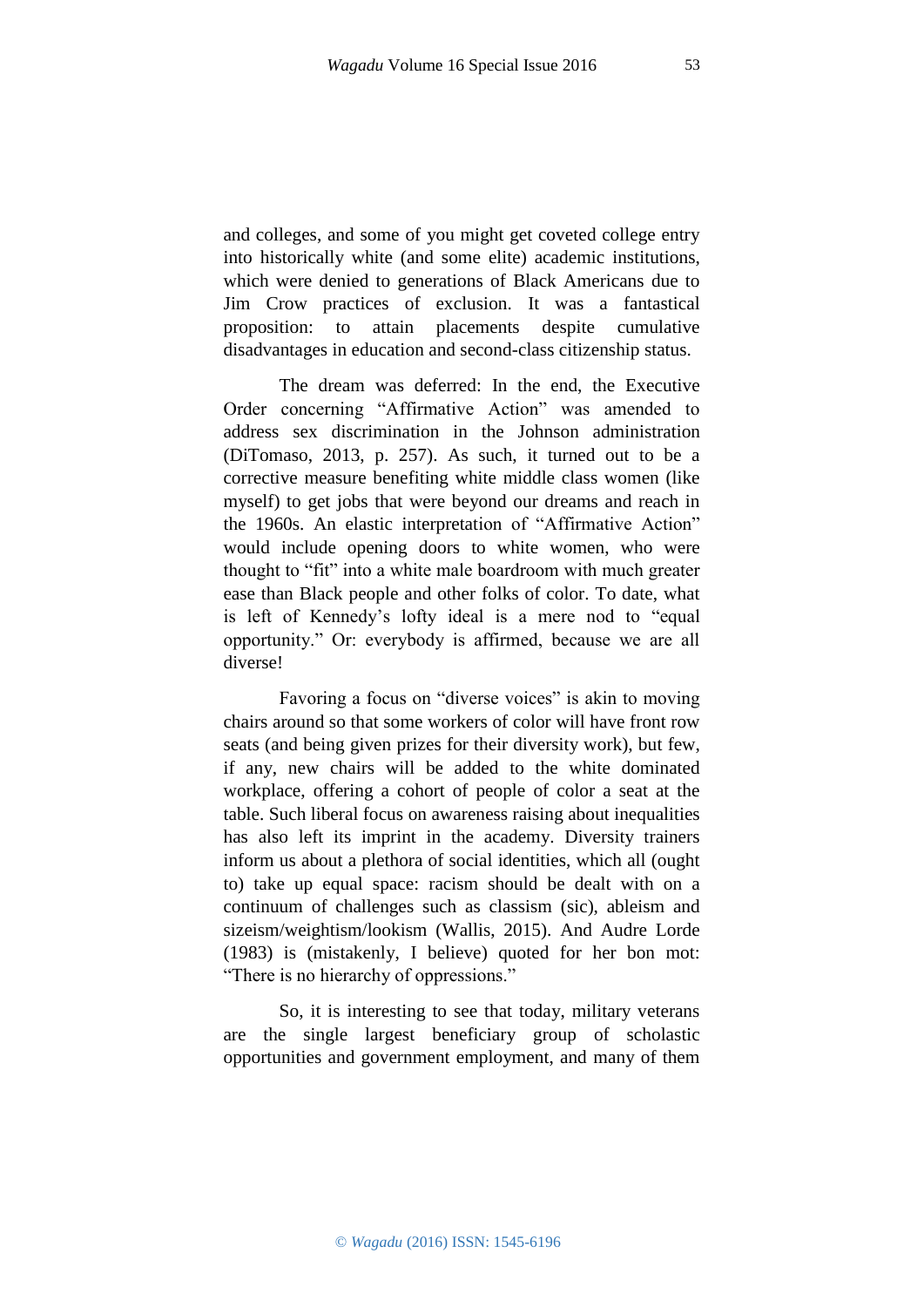are white men. At all colleges and universities, another trend is noticeable: Many of the Black students enrolled (and a number of faculty/staff) are first (or second) generation immigrants.<sup>2</sup> It is easy to blame the victim, as politicians are quick to do. However, the deeper root of the problem, namely, a prison epidemic that has ensnared practically every U.S. Black family: one in three Black men will face incarceration in his lifetime. In an era of mass incarceration, there are more Black males in prison than enrolled in colleges and universities. This has a lasting psychic impact. Testing has shown that Black male applicants *without* criminal records have a higher chance of being denied a job than *convicted* white males (with parole status, etc.). As Devah Pager writes: "The effect of race was very large, equal to or greater than the effect of a criminal record. Only 14 percent of black men without criminal records were called back, a proportion equal to or less than even the number of whites *with* a criminal background" (Pager, 2004, p. 46). President Kennedy did not sign a true reparative measure that included "guarantees" of jobs and education (never mind housing or excellent k-12 schooling). It was simply "an opportunity." So, in the post-Jim Crow era, people of color may

1

<sup>&</sup>lt;sup>2</sup> "[S]triking immigrant-generational status differences were found in analyses of the 1999 National Longitudinal Survey of Freshmen (NLSF; Charles et al., 2008; Massey *et al.,* 2007), which included more than 1,000 Black entering-freshmen at 28 selective colleges and universities. In 1999, Black immigrant-origin (i.e., first- or second-generation immigrant) entering freshmen made up 27% of the NLSF Black freshmen population, although they comprised only 13% of the U.S. Black population aged 18 to 19 (Massey *et al.,* 2007); they were thus over-represented by more than double their share in the population. Moreover, the proportion of immigrant-origin Black undergraduates increased as school selectivity increased: first- and second-generation Black immigrants made up 24% of Black students at the least selective institutions, but 41% at Ivy League schools. In fact, Charles and colleagues (2008) found that, even after controlling for students' social origins, academic backgrounds, and pre-collegiate experiences, secondgeneration African and Caribbean Black students were twice as likely as U.S.-origin (i.e., third-plus-generation) Black students to attend the most elite NLSF institutions" (Tauriac & Liem, 2012).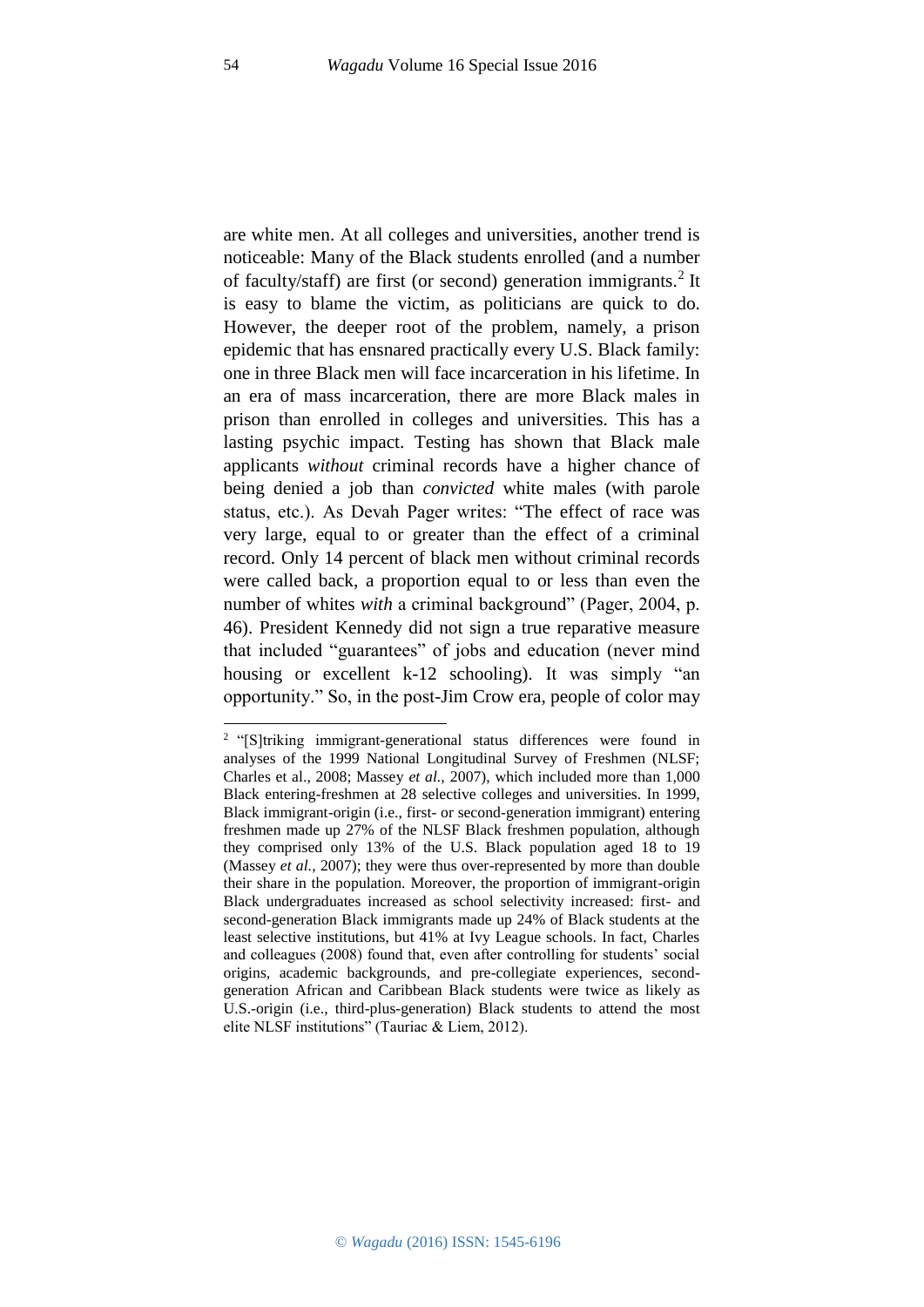be handed a job application, but it is not assured that they will get a call back, even when they are more qualified than white counterparts. And because of criminal records which are public information, admissions officers are prone to deny worthy applicants a place at the (college) table. The risk-averse academy gives no second chances thus ensuring that a "record" will follow the person for the rest of his or her life hampering significant educational opportunities and gainful employment (CCA, 2015).

Why is all this relevant for an analysis of diversity management? While all white institutions clamor for gifted U.S. born Black applicants, they also quietly pursue an internationalizing strategy, as their data of Black students (or faculty/staff) tend not to separate out national origin status, and the presence of African or Caribbean faculty and students will be all that matters to make the university look diverse. It is a matter of presenting a score sheet that receives a "diversity" stamp of approval by national organizations such as the National Association of Diversity Officers in Higher Education, *DiversityInc*, and regional educational accrediting agencies.

### **Diversity Tactics: Roles of Chief Diversity Officers in the Neoliberal University**

Diversity Management is a *corporate* approach that, for the most part, ignores the complexities of lived experiences, of intersectional oppression, and lacks praxeological clarity: understanding the interaction of critical discourses and practices. As mentioned above with respect to the exclusion of applicants with convict status, it is a *risk-averse* approach, and it is peculiar how effortlessly diversity management has been introduced into the academic institutional framework. Students of color, still labeled by administrators as "minorities" (sic), disappear into aggregate statistics about recruitment, retention, and graduation rates. The term "diversity" lends itself to much confusion, being a hot topic among academics who engage with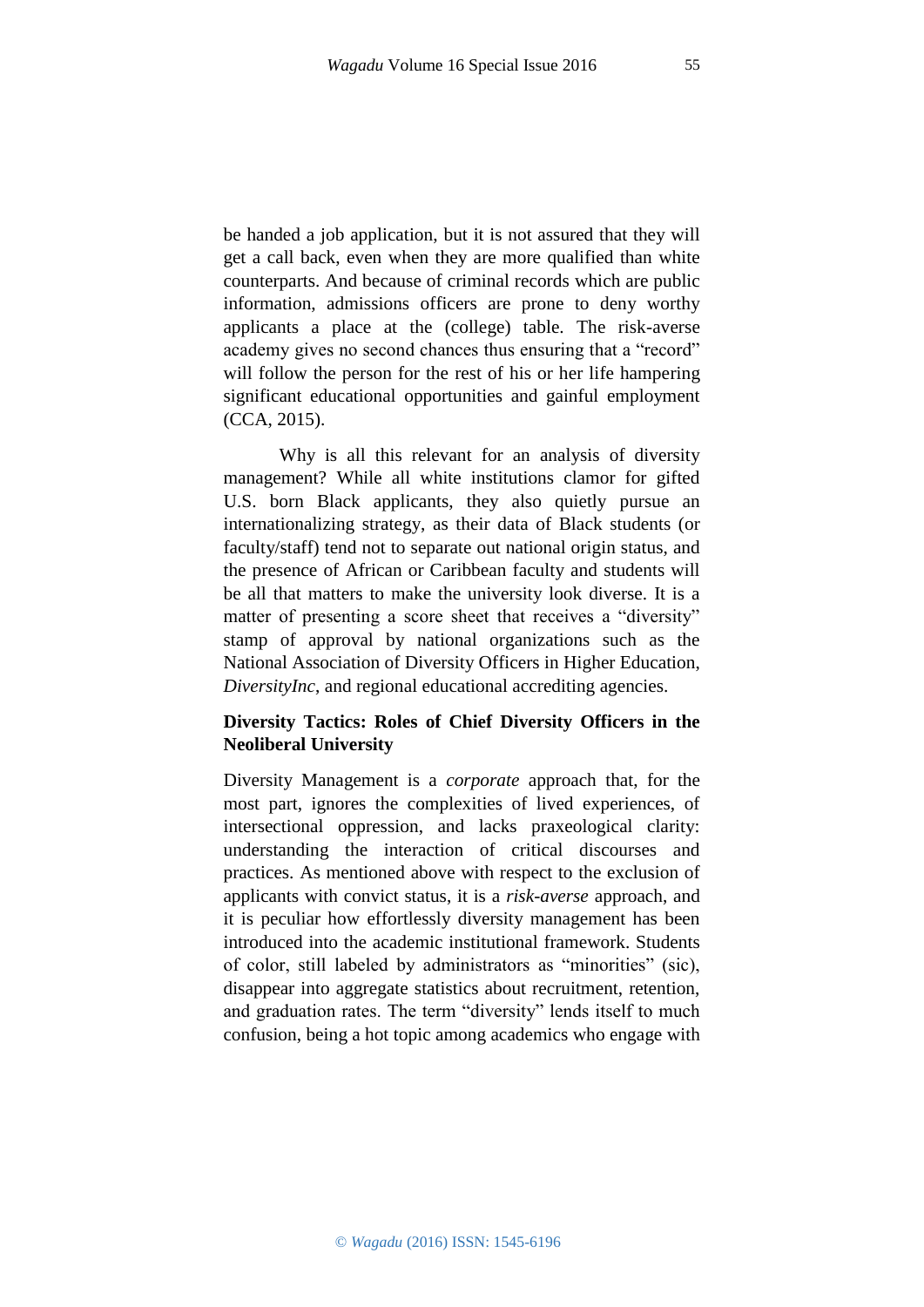the term in a critical way, while administrators use it normatively or instrumentally (Vertovec, 2014, p.1).

In the SUNY system, which encompasses over 60 campuses including my own college, the Chancellor has pursued an ambitious diversity strategic plan promising to become "the most inclusive university system in the United States" (Zimpher, 2015, p. 3), She mandated every campus to appoint a Chief Diversity Officer to coordinate diversity management of all units and departments (Zimpher, 2015). So far, so good. In reality, these officers have this (impossible) mandate:

a) to conduct trainings of search committees in order to diversify the workforce while being one of a few diverse persons among the senior administration (reality of tokenism);

b) to assuage any conflicts rising from the student body (the most likely body that speaks up or worse, occupies the presidential suite) by inviting select students to join a diversity council.

c) to issue reports on diversity scores (aligning with national standards and practices);

d) to be the "fall person" in case something goes awry (the next racist incident, sexual assaults against women in fraternity housing, etc.); it will be the diversity officer who will take the blame, thus preventing a holistic review of systemic failures of providing a welcoming and safe environment for all;

e) to lead positive directives (award ceremonies given to those who have an equally positive outlook on diversity management).

f) to partner with faculty on curriculum initiatives (cf. Worthington *et al.,* 2014)

For any person considering advancing to the level of Chief Diversity Officer, it will be prudent to study some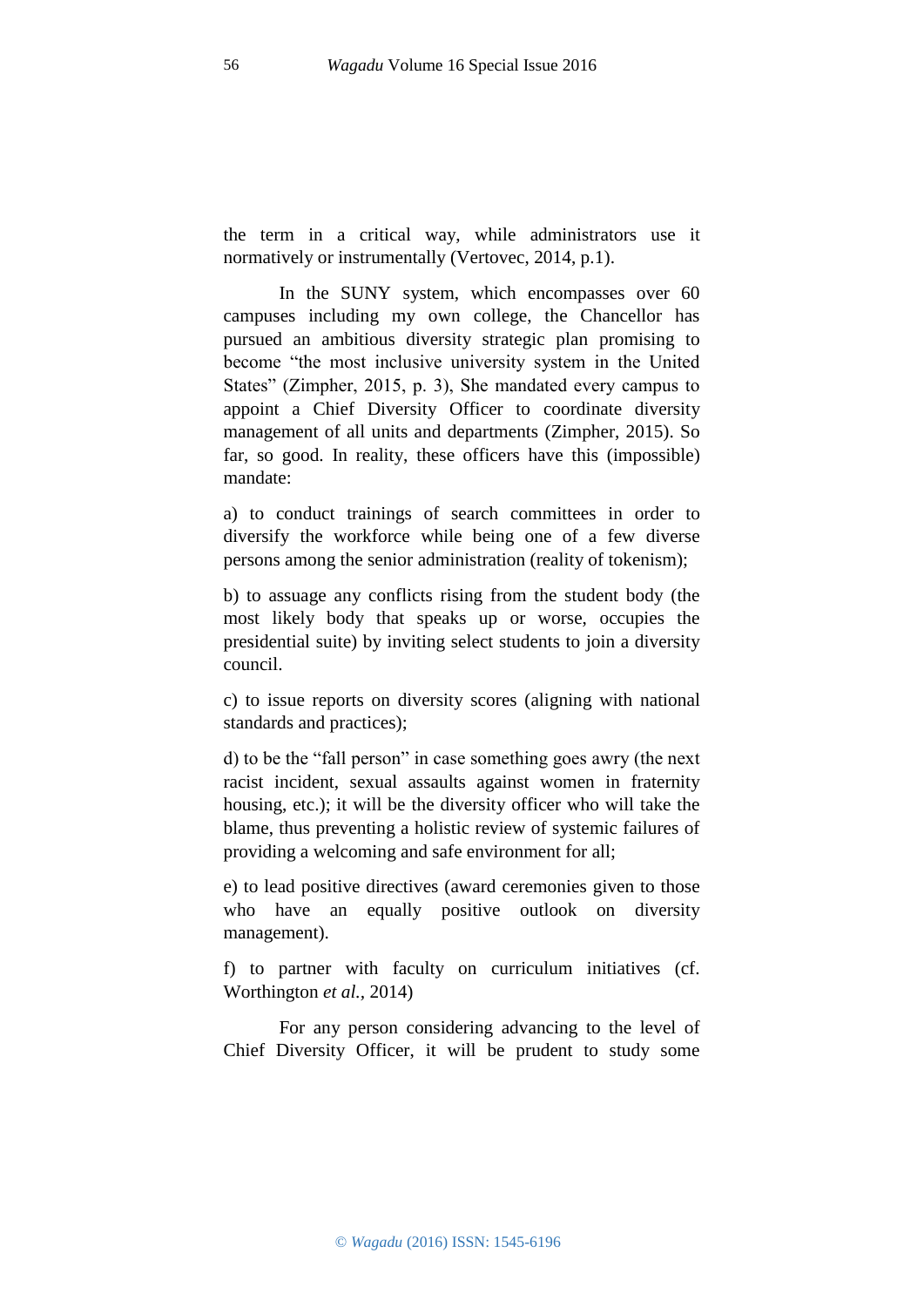historical cases. For those of us who are employed by the State University of New York system (SUNY), it is paramount watching the Gallagher's documentary film *Brothers of the Black List* (2013), which chronicles the aftermath of the SUNY Oneonta administration's fateful decision of turning over a list of 125 Black male students to the city of Oneonta's police department in search of a suspect. This blatant incident of egregious racial profiling occurred a mere 20 years ago and the litigation was one of the longest civil rights suits in U.S. history. The film shows that the Multicultural Resource Director failed to be a resource for traumatized students; instead they turned to a Black college counselor for crisis intervention and advocacy.

Despite best intentions, the diversity officer's key role, in this hyperreal world of diversity management, is to shield the president and other power brokers from liability and to provide maximum damage control. Because they are "management confidential" or otherwise worry about job retention, these diversity officers are unlikely to go to bat for a Black student applicant with a criminal record and draw the ire of a powerful admissions director. If they are savvy, they call on allied faculty (with tenure) diversity workers to do the job they (as diversity officers) were hired for: assist in diversifying the student body, participate in "difficult dialogues" with admission officer, etc.

In fact, the diversity management blueprint for universities authorized by the National Association of Diversity Officers in Higher Education outlines the following social identity categories: race/ethnicity, gender, age, sexual orientation, disability, religion, national & geographic origin, language use, socio-economic status, first generation, veteran/military, political ideology (Worthington *et al.,* 2014). So, in addition to protected classes of groups, one's worldview (including pagan or atheist) is also a notable diversity dimension. This blueprint is mentioned in SUNY Chancellor Zimpher's policy memorandum (September 2015).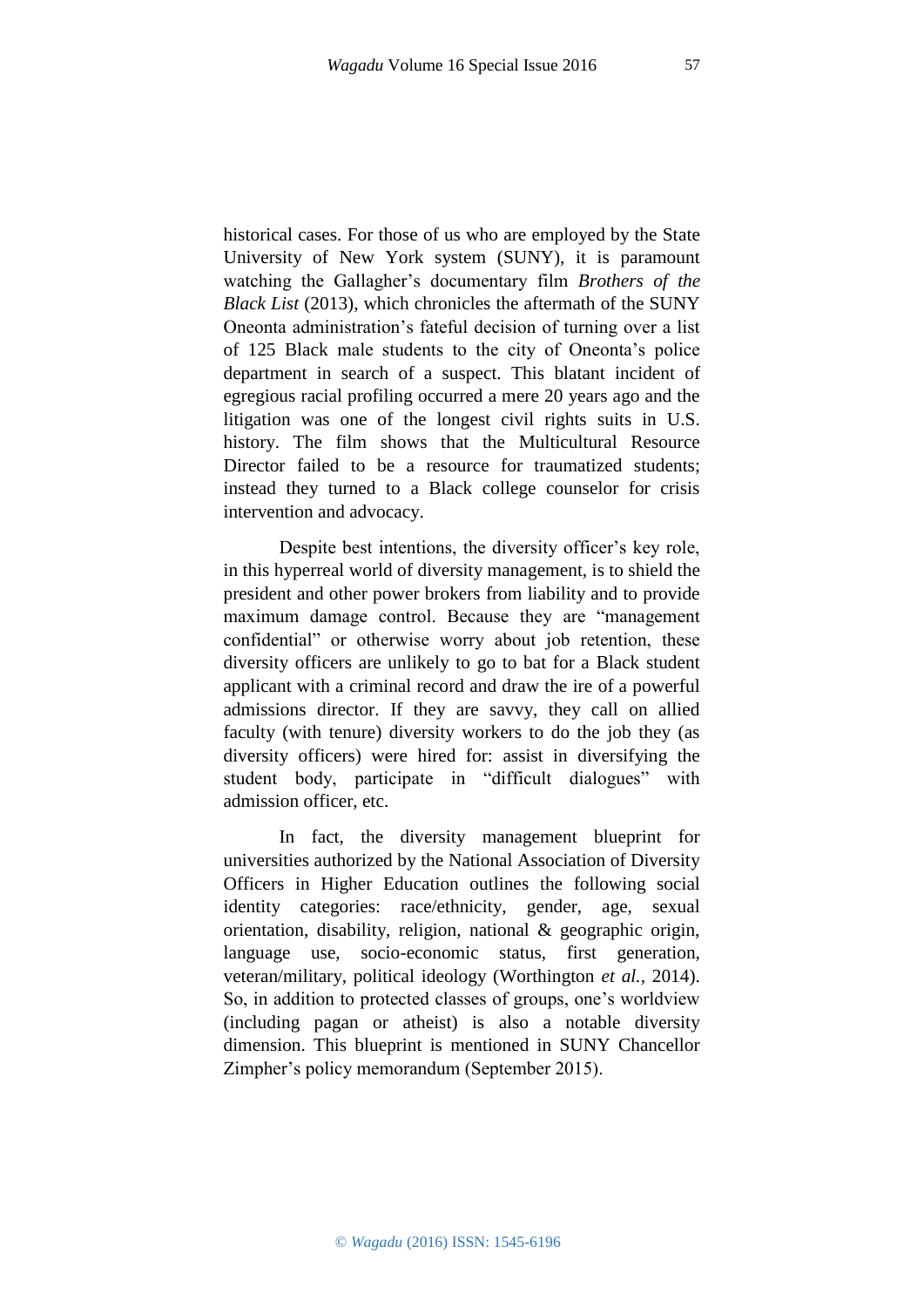What is notably still missing in the extensive list is "convict status." Worthington's policy paper that outlines national "Standards of Professional Practice for Chief Diversity Officers" leaves out a diverse group of people who exited the penitentiary to seek entry in the other place of higher learning. The effect of such a silence or benign neglect in this age of mass incarceration is that millions of U.S. citizens are quite intentionally locked out. By contrast, the other major public university system in New York state, namely CUNY—the City University of New York—consciously invites returning citizens to apply, because they do not have to check a box disclosing a felony conviction when they apply to CUNY schools. There is a silver lining. Thanks to the social activism by multi-racial coalitions and celebrity authors such as Michelle Alexander, whose book *The New Jim Crow* (2010) critiques a decades-old racist drug policy, the Obama Administration has rallied some two dozen universities and colleges together, including SUNY, to take a pledge to ban the box for student applicants with prior convictions (The White House, 2016). Perhaps thousands of New Yorkers will now get a second chance instead of permanent second-class citizenship.

# **Diversity Discourses – Civility Discourses ("we all need to get along")**

So far, I have argued that the gains of the Civil Rights Movement have been slowly eroded. Discursively speaking, this means the virtual disappearance of critiques of power, hegemony, oppression, and ideology, and of course, resistance to systemic injustice (cf. Bart, 2016). Cultural critic Robin Kelley (2016) implores student activists to keep pushing the institutions into a life-affirming direction. He notes "resistance is our healing. Through collective struggle, we alter our circumstances; contain, escape, or possibly eviscerate the source of trauma; recover our bodies; reclaim and redeem our dead; and make ourselves whole. It is difficult to see this in a world where words such as *trauma, PTSD, micro-aggression*, and *triggers* have virtually replaced *oppression, repression,* and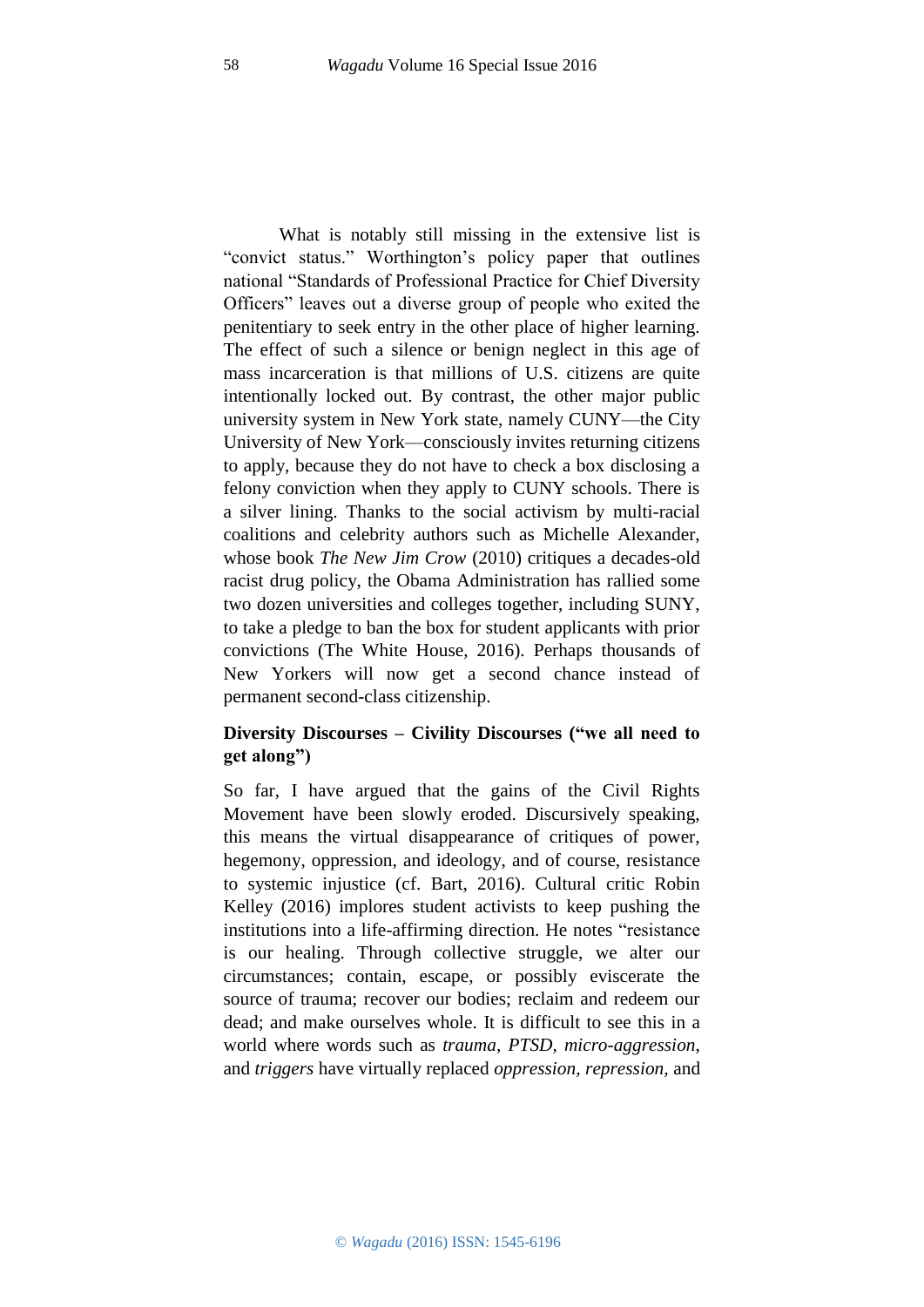*subjugation*" (his emphasis). What was formerly discussed as problems of structural or systemic injustice is now being reduced to personal slights or personal responsibility, replete with counseling sessions and risk-management assessment reports.

During the academic year 2015-16, one campus performs diversity management in the following manner: The Black Student Union held town hall meetings on behalf of the Chief Diversity Officer and the campus administration. The president of BSU read out managerial language ostensibly to make such meetings safe for senior administrators and white students. Ground rules for engagement even suggested refraining from labeling one's traumatic experience as "racist." Instead, the speaker was encouraged to speak of it as "racialized experience" and do so within one minute of allowed airtime. Audience responses were collected and perhaps discussed at a President's Cabinet meeting. A faculty/staff committee on campus climate never received the responses and failed to make recommendations for a campus that values inclusive excellence. Perhaps these campus conversations offer up the hope that discussions about racism can be carried out in a "safe space" and welcome interracial dialogue. Yet, social media with anonymously posted hate mail or classroom discussions which pit students of color against the white teacher, who educates the class about race as a biological fact speak volumes of the presence of a racist climate, not a "racialized" one. Social media may be new, however, what is not new are the students of color complaints.

At SUNY Cortland, a report "Toward a more equitable, inclusive, and diverse academic community" (Steck *et al.,* 1992) makes clear that students of color should not be unfairly tasked with "instant expertise" on matters of urban affairs in a classroom, something that continues to haunt well-meaning white teachers' pedagogy today, as students' feedback makes clear. The Steck report also emphasizes the role of meaningful mentoring and recommends the expansion of a mentoring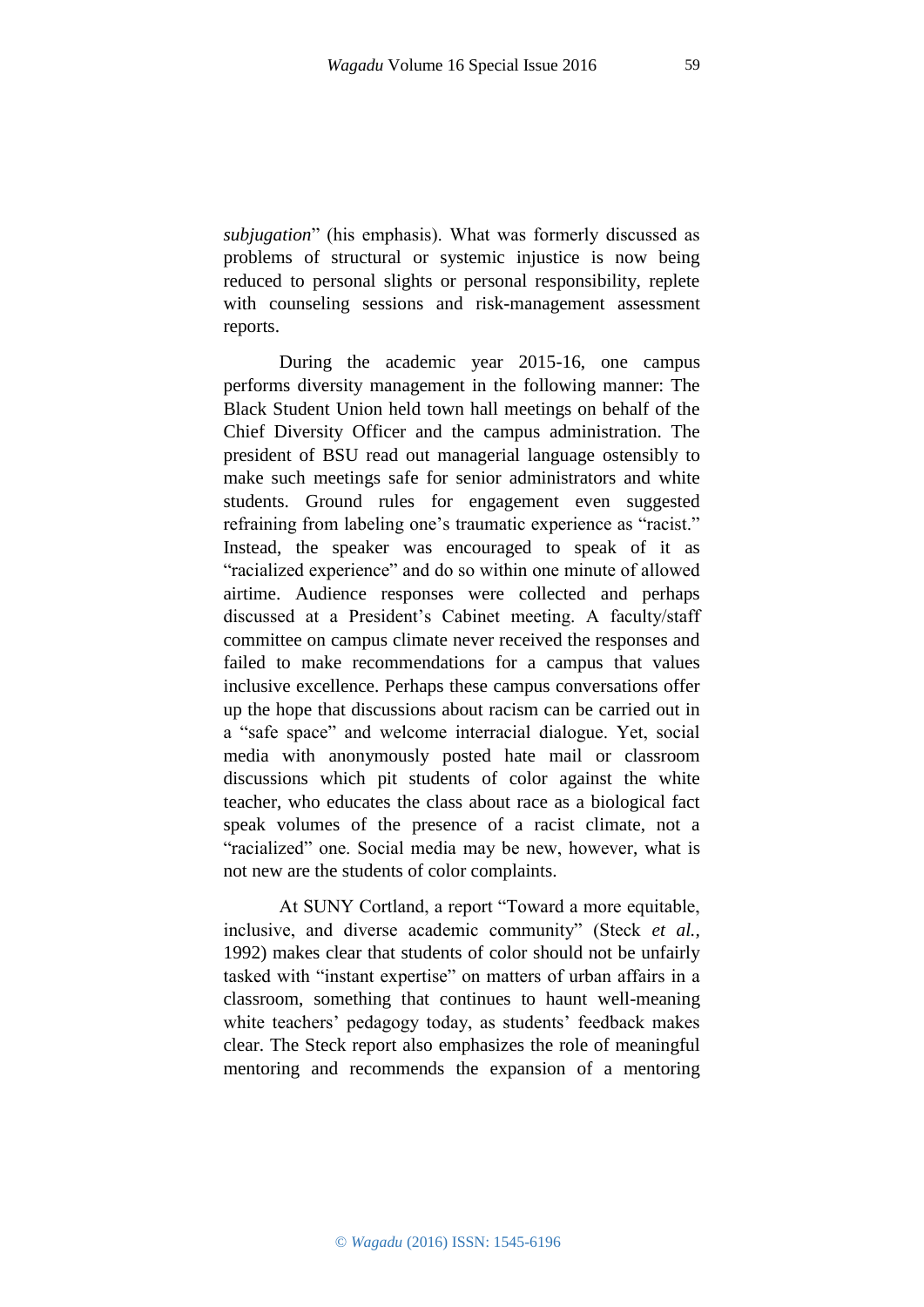program for students of color. Twenty years later, this program that helped to retain students on campus was disbanded by an administrator, because it did not include white students. However, all strategic proposals regarding overcoming achievement gaps between white and student of color cohorts emphasize the role of advising and mentoring as a key to retention and graduating students of color within six years. Diversity management "levels the playing field" in a way that this tactic again disadvantages ethnically and racially diverse students on a white dominated campus. A subsequent report, "Recruitment and Retention of Ethnic Minority Report" (Peagler, 2000), focuses on key offices, including admissions and recommends: "The College should establish an on-going assessment of what is being accomplished related to campus climate and issues pertinent to diversity" (p. 14). However such committee has never put together an annual progress report (card), nor has it been tasked to report to the president of the college, as the Peagler report had advised.

Part and parcel of a risk-adverse strategy is to champion a "crucial conversations" re-education campaign. The ideological framework is focused on the *individual* (disgruntled) employee, who will need a "stern, but kind talk" with her supervisor. "Crucial conversations" packaged workshops were first tried out in the corporate world and then imported via Human Resources and Affirmative Action Officers to the academic context. This "effective communication" program whisks away any need for "diversity dialogues," e.g. regarding intent and impact of speech; it steers clear from any critical discussion of systemic powerlessness and a cycle of oppression. We are all supposed to belong (and behave civilly). And (ideally) employees would be "allowed" to talk back at their unkind boss, as long as they follow the civilly outlined rules of conduct. Supposedly, the workers do not have to fear retaliation. But noting a pattern of sexism or racism in the manager's actions would be anathema to the corporatist agenda of "crucial conversations" conduct: those are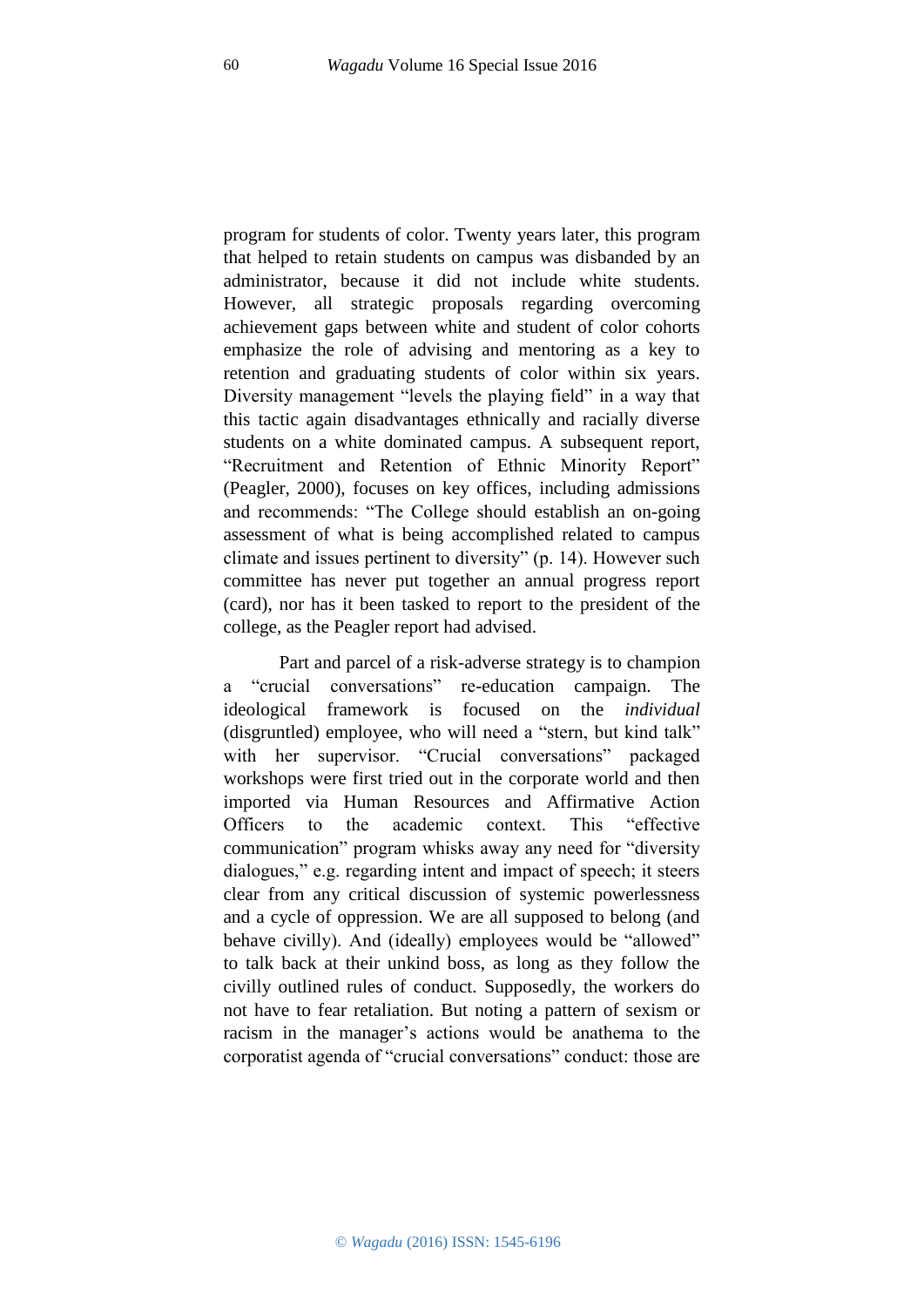construed as fighting words and the complainant might face reprimand.

Diversity management often devolves into "managing" diversity: a homogenous, white (male) management presides over a workforce that may have a few white gays or lesbians or straight-identified persons of color in decision-making roles, but otherwise it relegates gender queer or gender fluid persons as well as ethnically and culturally diverse cis gender workers to the backroom, low-paying, and invisible, glass-ceiling and sticky-floors jobs such as janitorial staff (cf. Cox, 1991).

Hence, despite the ideal-case scenarios played in workshops and attention to socio-economic class (in theory), few workers, especially secretaries or professional salaried staff members dare to challenge a supervisor by challenging her to a "crucial conversation." Working class college professors with working class roots and first generation identity, because their parents never attended college, are also unlikely to speak up, even in contentious department meetings, lacking the required cultural capital and self-esteem (Kadi, 1996).

Within the U.S., this management model thrives on a post-Civil Rights business ideology of nominal inclusion of diverse populations and interest groups in the workforce and academic institutions. The model's focus is squarely on diversity trainings that minimize conflicts (e.g. "10 things not/never to tell your (diverse) co-worker," *DiversityInc*, n.d.). In the academic context, the awareness-raising approach is adopted by professionals who manage student affairs. Studies of private business companies show that training programs that simply target managerial bias are fairly ineffective, whereas "affirmative action plans, diversity committees, and diversity staff positions are more effective in increasing [workforce] diversity" (Wrench, 2014, p. 259). The business case for outcomes, i.e. diversifying the workforce, is indeed helpful and addresses the findings of perception research, identified by Sara Ahmed (2012):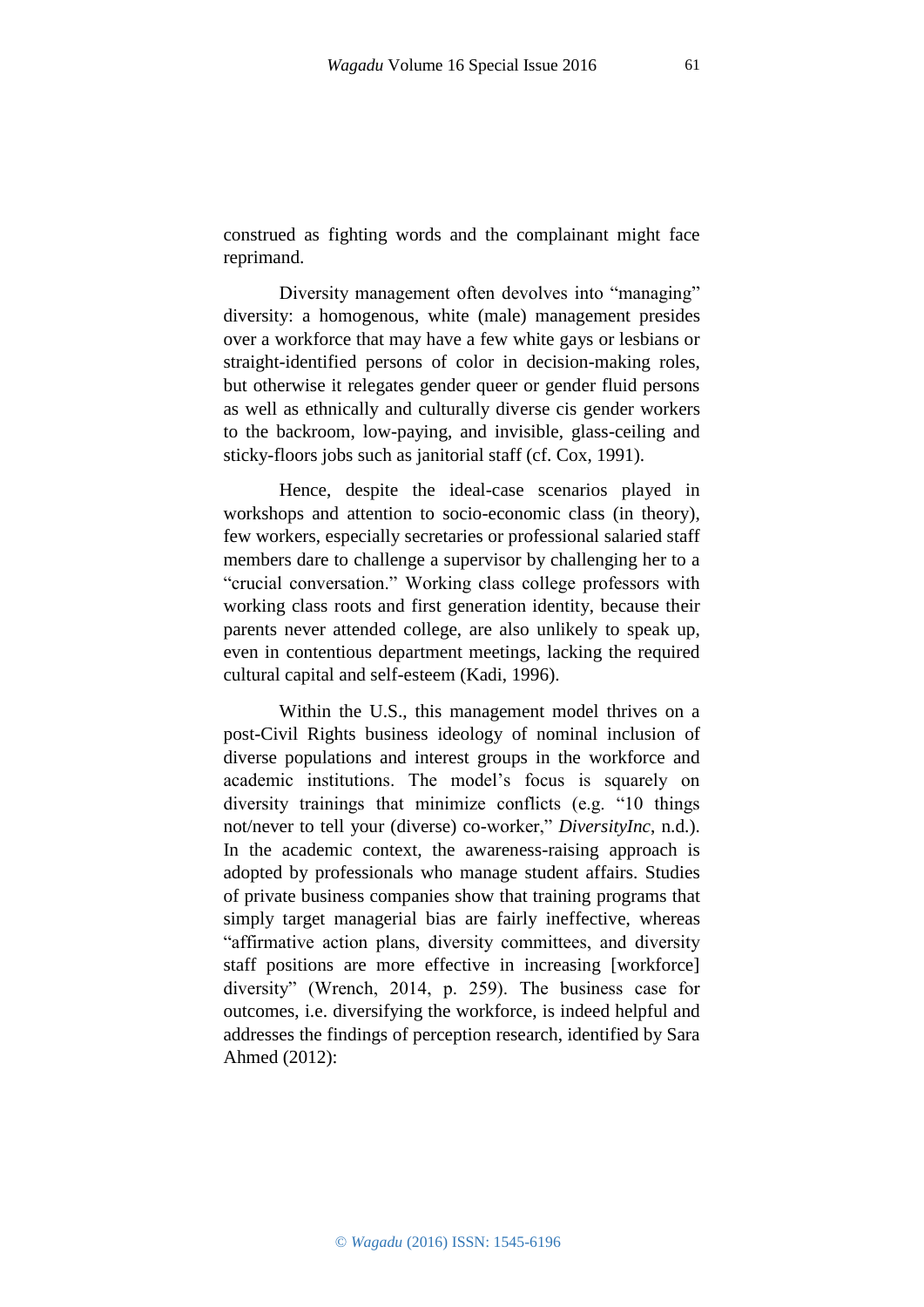One project finds that external communities perceive the university as being white. Rather than responding by accepting this perception (and thus assuming the task of modifying the thing perceived as white) the perception becomes the problem. The task becomes changing the perception of whiteness rather than changing the whiteness of the organization. (p. 184)

This means that diversity managers draw the wrong conclusion by including more students of color in glossy welcoming brochures and promotion pictures in the admissions office. But the pictures of white professors adorning the hallways or offices of most departments cannot be changed, can they? However, one change might be, following Ahmed's analysis, that the smiling photographs of the white professoriate disappear from the walls. By contrast, effecting transformative change and making a "business" case for diversification, cluster hires of faculty of color have been quite effective in increasing their retention rates.

Yet, businesses also report a rise of conflicts in a diverse workforce and question the efficacy of conflict management. Do they simply reinforce double standards and double binds or do they dismantle structural, cultural, psychological barriers, and systemic exclusion?

### **Facing the Double Bind**

The shared realities faced by ALANAA faculty in historically white institutions, can be summarized as "Sisyphean." Stephanie A. Fryberg and Ernesto J. Martínez's book (2014) shines a critical light on the presentation of data with respect to hiring and retention practices of faculty of color. "What does it mean for universities to claim progress with respect to diversifying faculty ranks when 73 percent of faculty of color hold non-tenure-track or adjunct faculty positions that do not provide job security (American Federation of Teachers, 2010)?" (2014, p. 5). Such claims of progress in diversifying the faculty hides in plain sight the fact that a myopic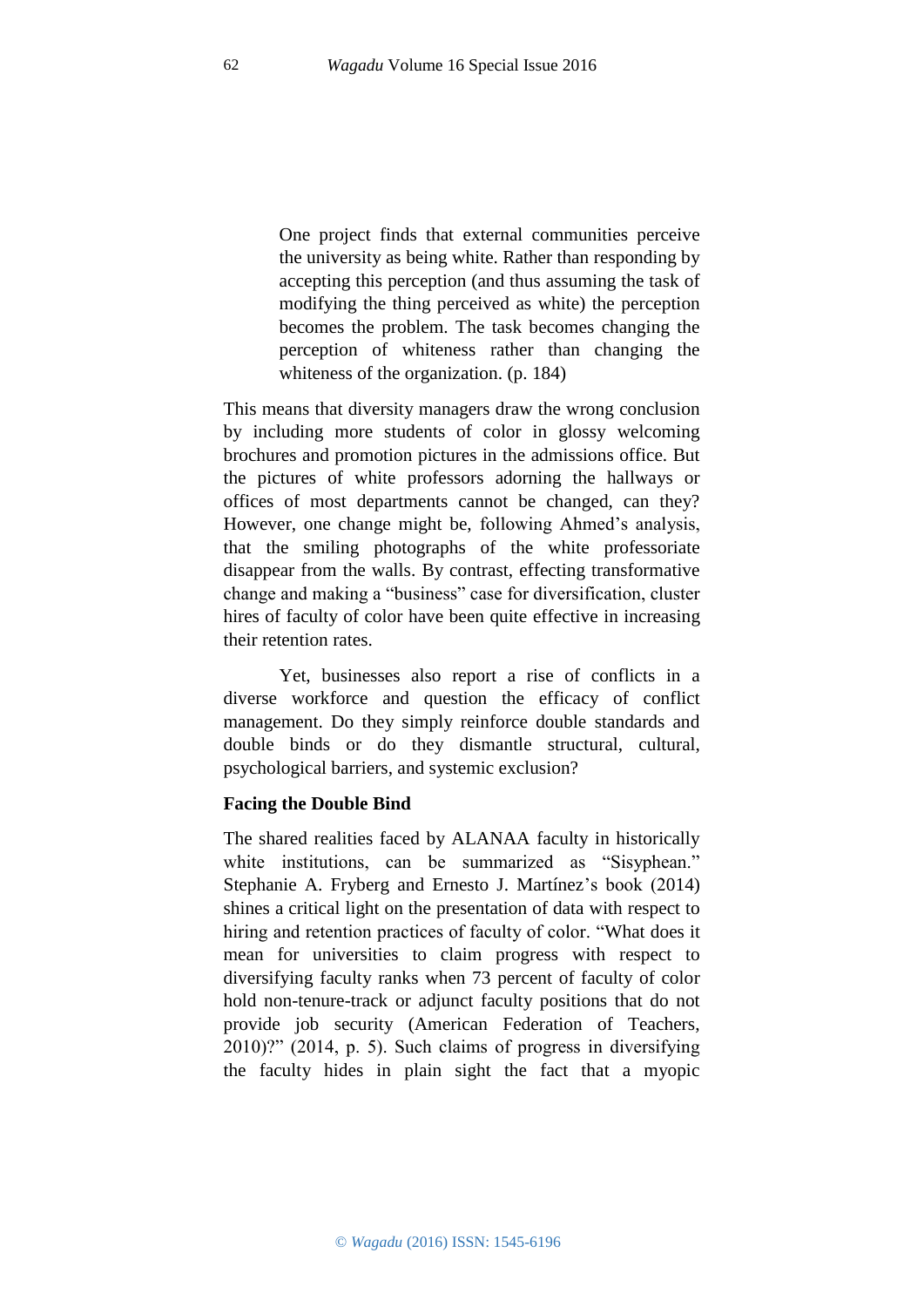perspective is more comforting to gatekeepers at historically white institutions than an honest look at the macroscopic picture of understanding the diverse pressures faculty of color face vis-à-vis tenure-track level positions, especially at elite colleges or research universities.

In the case of tenure-track faculty of color, Fryberg and Martínez describe the presence of interrelated narratives that have all the trappings of a double-bind oppression, outlined in Marilyn Frye's (1983) classic article on oppression. What is considered meritorious research tends to be contested ("Striving, but Falling Short"), even as some scholars are applauded for tackling diversity or ethnography ("Inching toward Progress"), and their clincher: "Service Is (Not) Necessary." Several Ivy League institutions have been under scrutiny for failing to tenure its faculty of color and Black Lives Matter gives new attention to these interrelated oppressive narratives. Take the recent case of Professor Aimee Bahng who was denied tenure at Dartmouth College. An angry student post reads: "Professors who engage with activism & advocate for students are disproportionately denied tenure [#Fight4FacultyOfColor](https://twitter.com/hashtag/Fight4FacultyOfColor?src=hash) [#DontDoDartmouth"](https://twitter.com/hashtag/DontDoDartmouth?src=hash) (5/13/2016). Her colleagues say Bahng stands out for her innovative work in Asian-American studies, for gaining national attention for leading a faculty collective on Black Lives Matter, and participating in a collaborative book project. Yet, it seems that she ran up against Dartmouth's "culture of politeness" and for confusing service with activism (Flaherty, 2016; Silverstein, 2016). Echoing Fryberg and Martínez's shrewd analysis of faculty of color as the university's convenient diversity jugglers, Professor Ellison voices her disillusionment with Dartmouth:

> Beyond tenure denials, some faculty members of color have left Dartmouth on their own. In a [Facebook post](https://www.facebook.com/photo.php?fbid=10106249273457710&set=a.10100341160762910.2960440.1901648&type=3&theater) about the departures, Treva C. Ellison, a lecturer in geography and women, gender, and sexuality studies, wrote that the "lack of critical faculty here always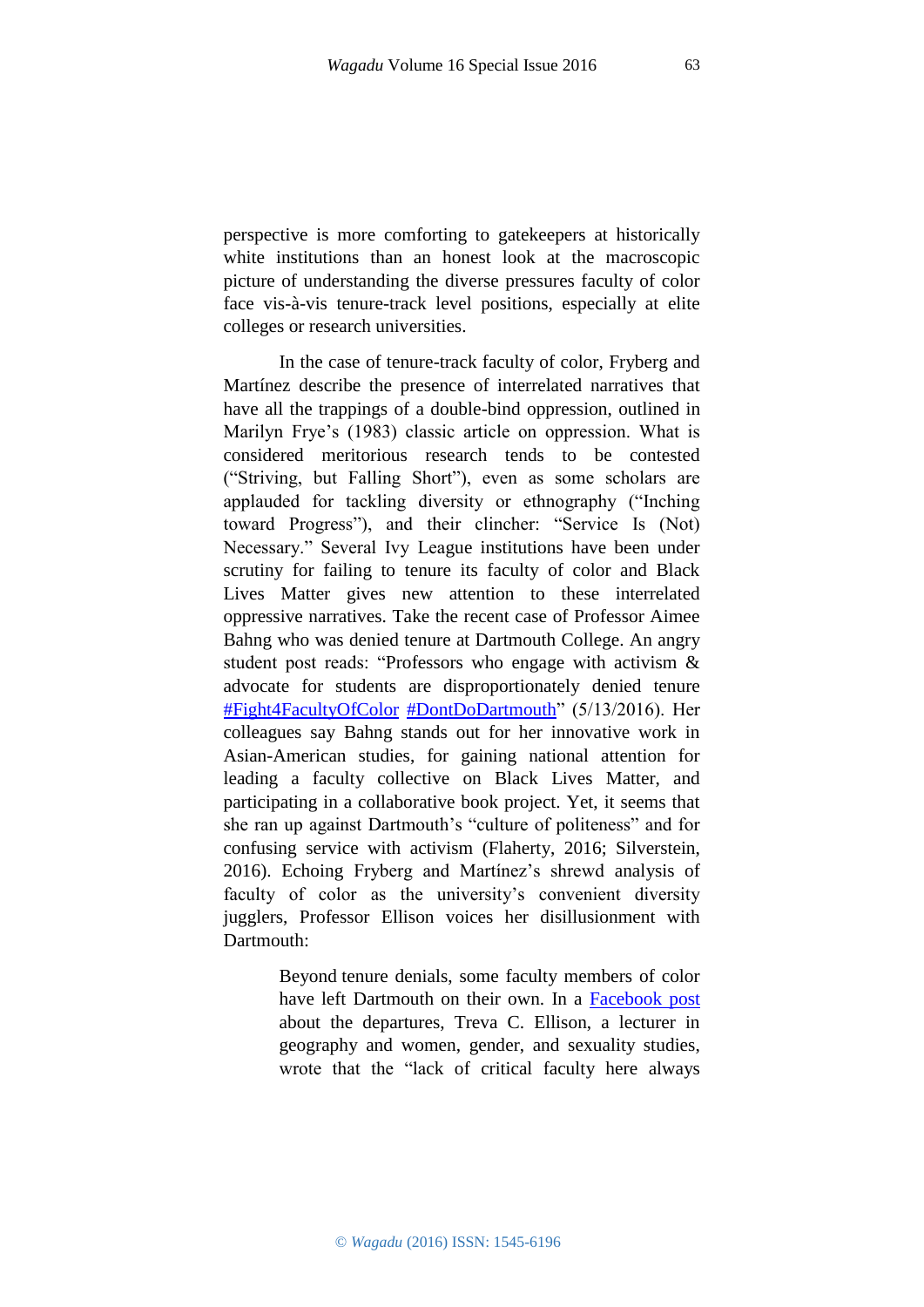means that any new person hired who can feel what direction gravity pulls in is going to be inundated with more work than their white cisgendered male counterparts and other zero-G hires." Dartmouth doesn't have a "diversity problem," she added, "rather, the temporary, precarious, and disavowed labor of people of color at Dartmouth is their purposeful and intentional diversity solution." (cited in Flaherty, 2016)

The neocolonial university relegates faculty of color to the ranks of precariate labor while showing off in glossy magazines that they are "doing diversity." This leaves junior faculty of color "with mixed messages and double standards, while the university gets to claim diversity as a core value" (Fryberg & Martínez, 2014, p. 8).

Inclusive excellence goals are still tenuous, especially in research universities which prize publication with certain publishing houses and journals; and they devalue faculty committed to action research and publish those in "low impact" journals. Faculty who pursue such work and still hope for tenure and promotion need to be mindful that service to the community and the profession does not really count towards enhancing their reputation. For some junior faculty of color it is simply impossible to pursue a false choice, i.e., of either being part of the struggle or being an acceptable public intellectual who will keep politics out of the classroom (June, 2015). With increasing attention to assessment, what can be said about something as simple as disaggregated recruitment and retention data of U.S. and international faculty of color? A data-driven university will cloak itself in silence over such simple analysis. Stephanie A. Fryberg and Ernesto J. Martínez (2014, p. 3) clarify: "With rare exceptions, universities frequently invoke narratives of progress in lieu of providing measurable outcomes (Moreno, Smith, Clayton-Pedersen, Parker, & Teraguchi, 2006). This often comes in the form of overidealizing administrative 'goodwill' and generalizing campus-wide 'efforts.'" Universities such as Yale are under increasing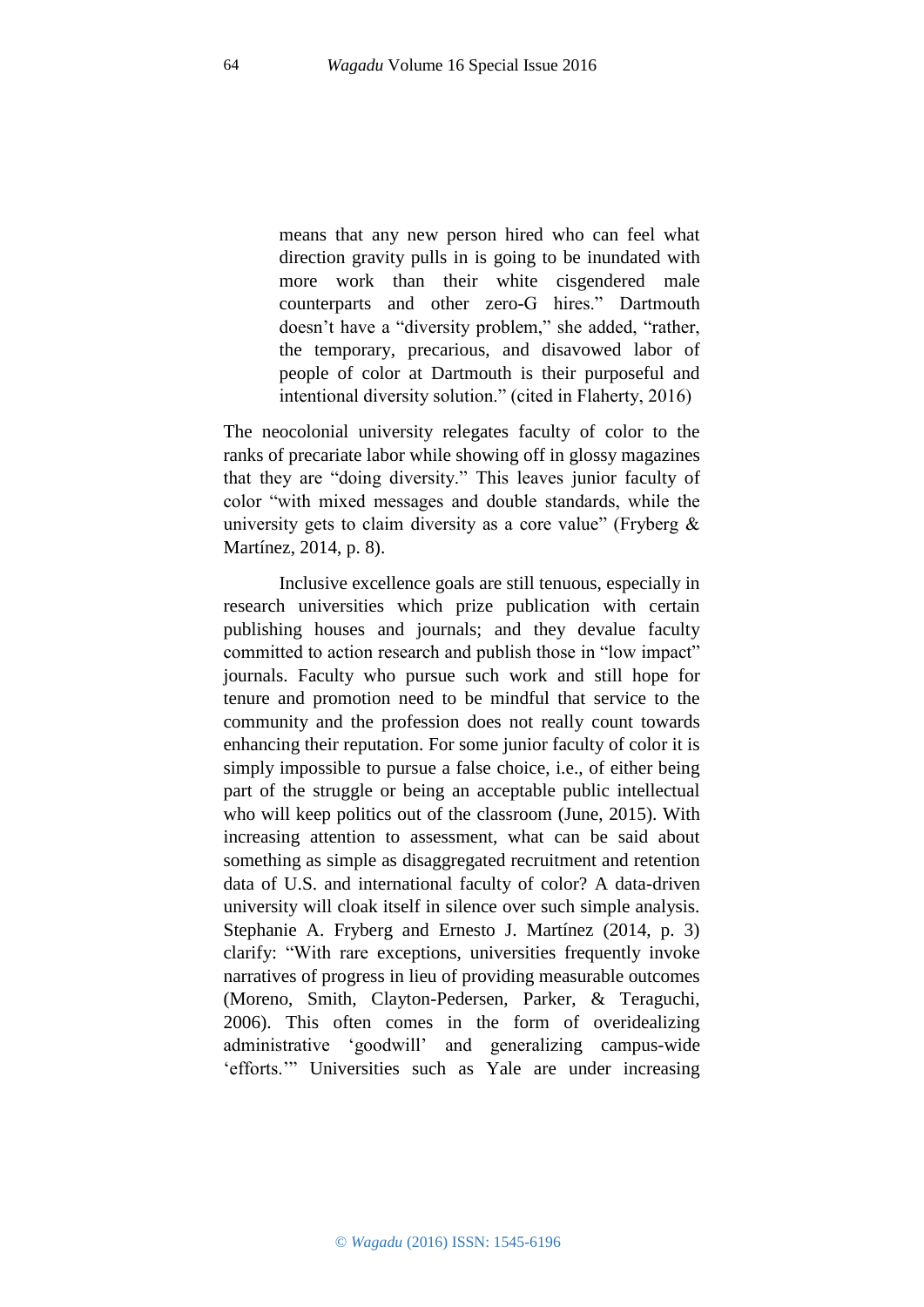scrutiny why faculty of color are not receiving tenure. Often, Black Student Unions are driving this social justice call for action, unwilling to settle for empty gestures by administrators who favor discourses of equity and inclusion and cultural competence.

Fryberg and Martínez perceptively note another constraint imposed at research universities, which cannot break free from narrowly conceived academic standards:

> [W]omen of color feminism as a field of study would not have existed without the 1980s and 1990s institution-building labor of creating publishing houses like Third Woman Press and Kitchen Table Press. Groundbreaking volumes of interdisciplinary inquiry like *This Bridge Called My Back* (Moraga & Anzaldúa, 1981), *Making Face/ Making Soul* (Moraga & Anzaldúa, 1990), and *All the Women Are White, All the Men Are Black, but Some of Us Are Brave* (Hull, Scott, & Smith, 1982) might not have been published without these alternative publishing venues. More important, the methodologies that arose from these volumes methodologies that now form the foundation of established schools of thought in the humanities and social sciences—would never have reached their paradigm-shifting potential, if these writers had waited to be published separately in journals or individual single-authored books. (2014, p. 7)

Never mind that these are now classic textbooks taught at research universities' feminist studies programs! Part of the paradigm shift is a nod towards the intersectionality of "unruly categories" (cf. Young, 1998) in contemporary North American feminist and critical race theoretical discourses, which are clearly indebted to the transformative texts by women of color. Recently, the progressive women of color INCITE! collective organized inspiring grassroots conferences and publishing activist-oriented books, e.g. *The Color of Violence* (2006).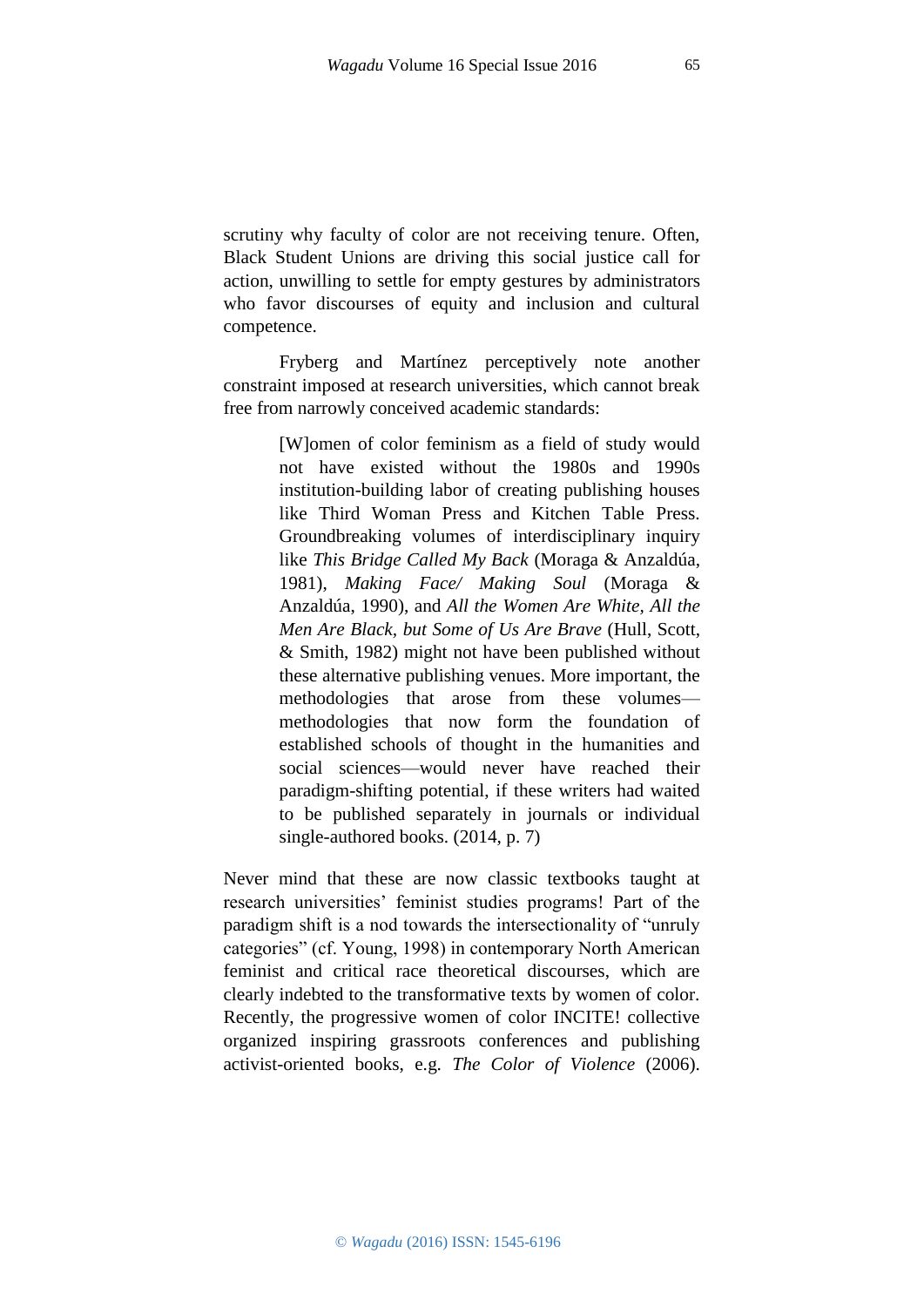Their intersectional work helped make connections between the mutually reinforcing oppressive matrices of oppression, settler colonialism, racism, heterosexism, and that feminist work entails being vigilant about one's complicity with agents of the criminal justice complex. White feminist activists and scholars often failed to critique the role of police and social workers visà-vis stigmatized work, sexual violence, and relationship violence. Black Lives Matter's gender queer founders Alicia Garca, Patrisse Cullors, and Opal Tometi (Garca, 2014) brought to international attention what is at stake and with this new social movement were able to influence discussions in all sectors of society, including, of course, the university curriculum and social climate. BLM signifies the power of coupling the politics of recognition with the demands of structural change.

In these volatile times, college presidents and their diversity actors are advised to create real accountability measures on structural diversity questions, which clearly go beyond perfunctory celebrations of diversity or unity. In an environment of diversity management, they may ask themselves whether they can rely on the support of the institution's diversity officer who has been trained to diffuse resistant practices. Sara Ahmed (2012)'s advice is clear of what is the proper approach: "We might need to be the cause of obstruction. We might need to get in the way if we are to get anywhere. We might need to become the blockage points by pointing out the blockage points" (p. 187). Yet, so often, the academy leaves no room other than leaving one's post, as Sara Ahmed just did in May 2016. In her resignation letter she writes: "Sometimes we have to leave a situation because we are feminists. Wherever I am, I will be a feminist. I will be doing feminism. I will be living a feminist life. I will be chipping away at the walls." Arguably, "diverse" members of any campus community who face some or all aspects of the "five faces of oppression," outlined by Iris M. Young (1990), namely, powerlessness, exploitation, marginalization, cultural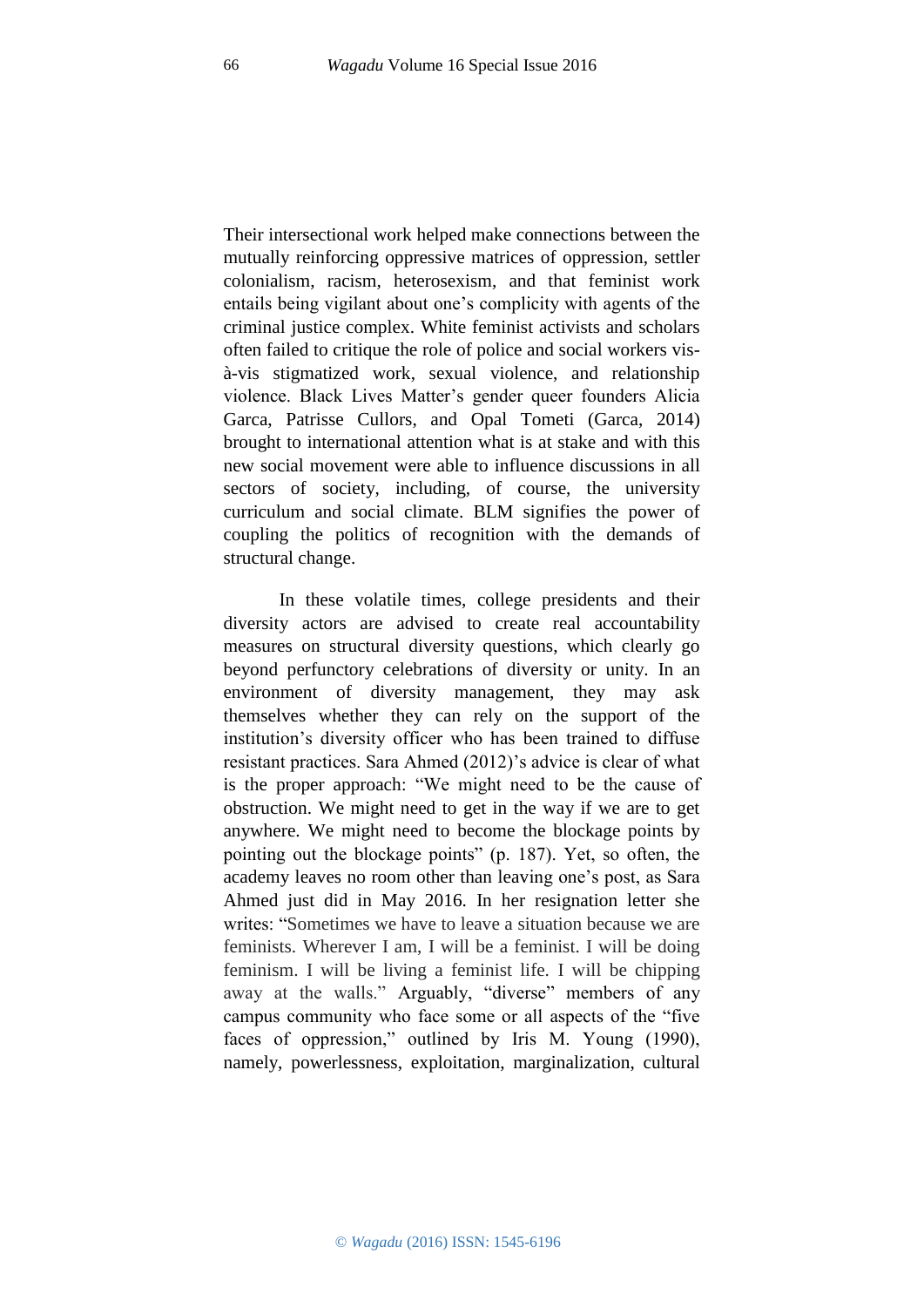imperialism, violence, have little if anything to "gain" in a corporate model of "diversity management." The effective exclusion of their affective physical and emotional labor can be quite carefully managed under the elusive goal of diversity inclusion, access, and equity. Clearly, world-renowned Professor Sara Ahmed, Professor of Media and Communications and Director of the Centre for Feminist Research, did not feel included at Goldsmiths and as "feminist killjoy" scholar-activist certainly could not be "managed" within a risk-adverse institution.

### **Acknowledgments**

Thanks to the anonymous reviewers of *Wagadu* and Nikita Dhawan's guidance on an earlier version of this paper. I am also grateful to Henry Steck for research assistance and discussion. All errors are mine.

### **References**

- Ahmed, S. (2012). *On being included: Racism and diversity in institutional life.* Durham: Duke University Press.
- Ahmed, S. (2016). Resignation. Feminist killjoys blog. Retrieved from <https://feministkilljoys.com/2016/05/30/resignation/>
- Alexander, M. (2010). *The new Jim Crow: Mass incarceration in the era of colorblindness.* New York: The New Press.
- Banks, J.A. (2016). *Cultural diversity and education: Foundations, curriculum, and teaching* (6<sup>th</sup> ed.). New York: Routledge.
- Bart, M. (2016). Diversity and inclusion in the college classroom: Special report. *Faculty Focus.* Retrieved from [http://www.facultyfocus.com](http://www.facultyfocus.com/)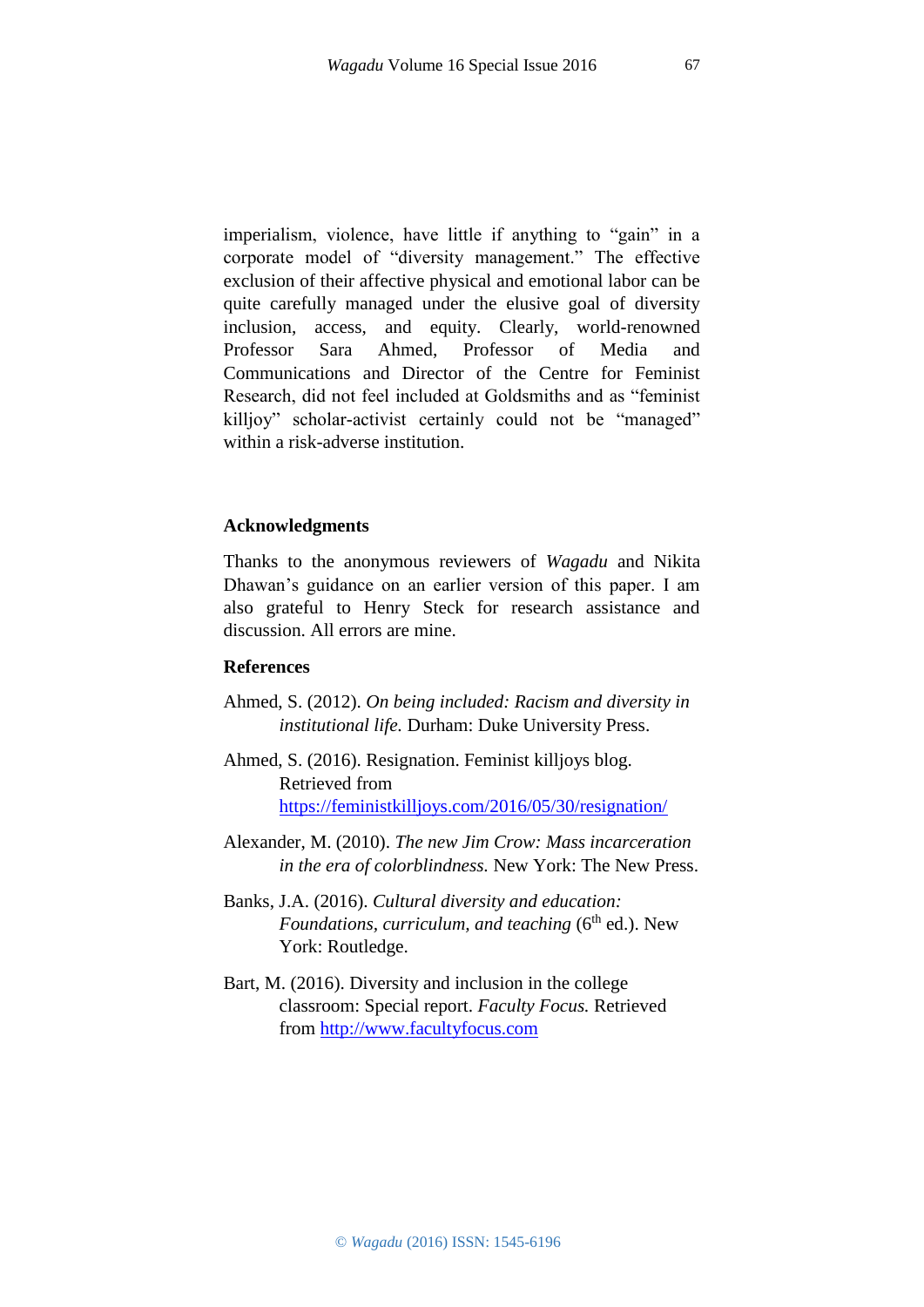- Berkowitz, D. S. (1948). *Inequality of opportunity in higher education: A study of minority group and related barriers to college admission.* Albany: Williams Press.
- Bigelow, B. & Peterson, B. (2003). *Rethinking Columbus*: A 500 Year History  $(2<sup>nd</sup>$  ed.). Rethinking Schools. Retrieved from [http://www.rethinkingschools.org/ProdDetails.asp?ID=](http://www.rethinkingschools.org/ProdDetails.asp?ID=094296120X) [094296120X](http://www.rethinkingschools.org/ProdDetails.asp?ID=094296120X)
- Biondi, M. (2012). *The black revolution on campus*. Berkeley: University of California Press.
- Black Liberation Collective (2015). Our principles. Retrieved from [http://www.blackliberationcollective.org/our](http://www.blackliberationcollective.org/our-beliefs/)[beliefs/](http://www.blackliberationcollective.org/our-beliefs/) .
- CCA (March 2015). Boxed out: Criminal history screening and college application attrition. Center for Community Alternatives. Retrieved 12/30/15 from: [http://communityalternatives.org/pdf/publications/Boxe](http://communityalternatives.org/pdf/publications/BoxedOut_FullReport.pdf) [dOut\\_FullReport.pdf](http://communityalternatives.org/pdf/publications/BoxedOut_FullReport.pdf)
- Churchill, W. (1998). White studies: The intellectual imperialism of US higher education. In C. Willett (Ed.), *Theorizing multiculturalism: A guide to the current debate.* Malden, MA: Blackwell.
- Clark, J.B., Leslie, W. B. & O'Brien, K.P. (2010). *SUNY at sixty: The promise of the State University of New York*. Albany, NY: SUNY Press.
- Cluster, D. (1979). The borning struggle: An interview with Bernice Johnson Reagon. Retrieved from http://civilrightsteaching.org/resource/the-borningstruggle-bernice-johnson-reagon/
- Combahee River Collective (1977). The Combahee River Collective statement. Retrieved from <http://circuitous.org/scraps/combahee.html> .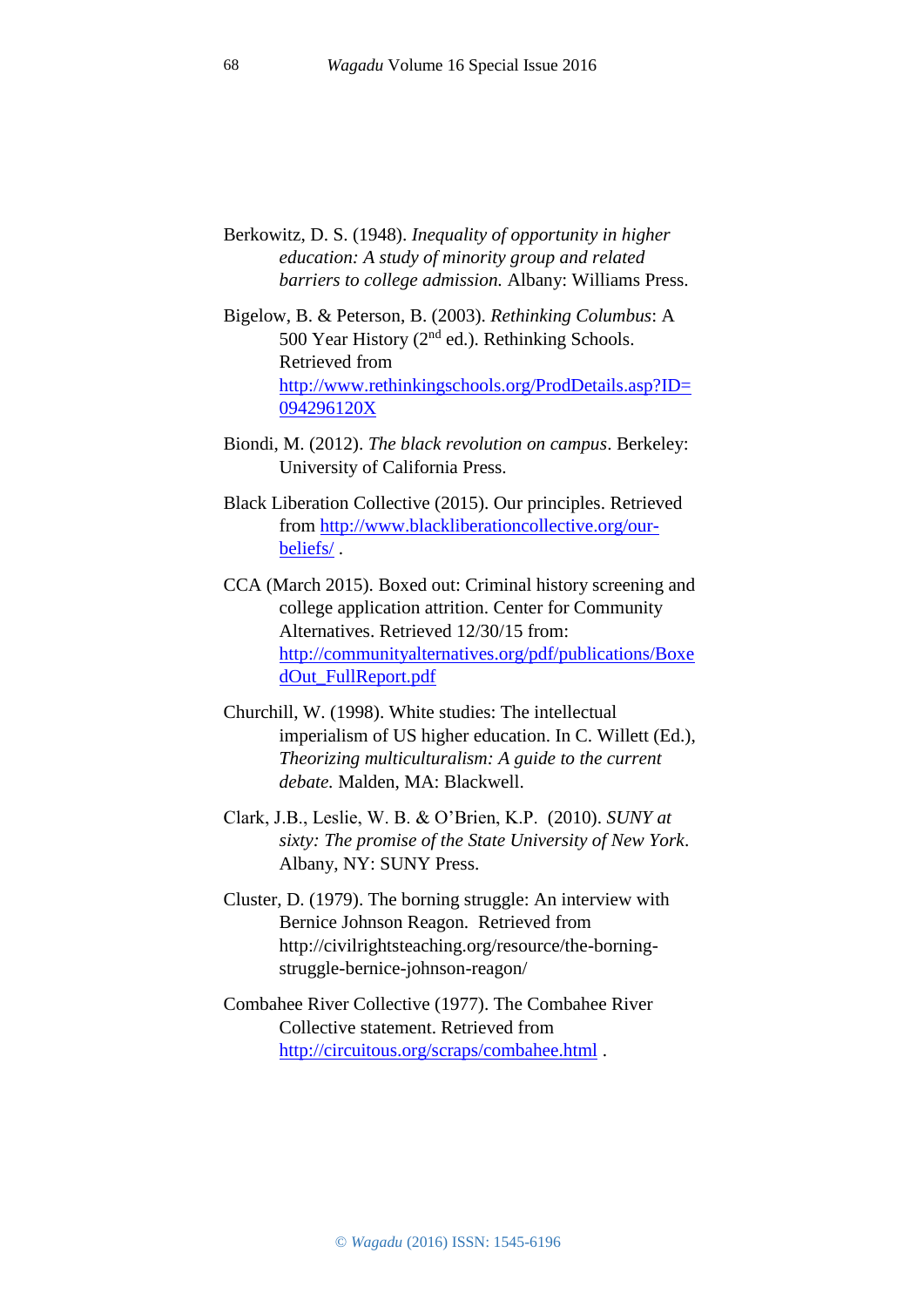- Cox, Jr., T. (1991). The multicultural organization. *Academy of Management Executive, 5*(2), 34-47.
- Cuomo, A. (3/29/2016). Governor Cuomo bans non-essential state travel to North Carolina. Governor A. Cuomo website. Retrieved from [https://www.governor.ny.gov/news/governor-cuomo](https://www.governor.ny.gov/news/governor-cuomo-bans-non-essential-state-travel-north-carolina)[bans-non-essential-state-travel-north-carolina](https://www.governor.ny.gov/news/governor-cuomo-bans-non-essential-state-travel-north-carolina)
- CUNY History (n.d.). The history of the City College of New York: 1969-1999. Retrieved from [http://cunyhistory.tripod.com/thehistoryofcitycollege19](http://cunyhistory.tripod.com/thehistoryofcitycollege19691999/id1.html) [691999/id1.html](http://cunyhistory.tripod.com/thehistoryofcitycollege19691999/id1.html)
- CUNY Matters (10/12/2011). When CUNY was free, sort of. *CUNY Matters*. Retrieved from [http://www1.cuny.edu/mu/forum/2011/10/12/when](http://www1.cuny.edu/mu/forum/2011/10/12/when-tuition-at-cuny-was-free-sort-of/)[tuition-at-cuny-was-free-sort-of/](http://www1.cuny.edu/mu/forum/2011/10/12/when-tuition-at-cuny-was-free-sort-of/)

Davis, A.Y. (1981). *Women, Race, and Class.* New York: Penguin

- DiTomaso, N. (2013). *The American non-dilemma: Racial inequality without racism*. New York: Russell Sage Foundation.
- DiversityInc (n.d.). "Things NOT to say" archives. Retrieved from [http://www.diversityinc.com/topic/things-not-to](http://www.diversityinc.com/topic/things-not-to-say/)[say/](http://www.diversityinc.com/topic/things-not-to-say/)
- Flaherty, C. (2016). Tenure denied. *Inside Higher Education*. Retrieved from [https://www.insidehighered.com/news/2016/05/17/cam](https://www.insidehighered.com/news/2016/05/17/campus-unrest-follows-tenure-denial-innovative-popular-faculty-member-color) [pus-unrest-follows-tenure-denial-innovative-popular](https://www.insidehighered.com/news/2016/05/17/campus-unrest-follows-tenure-denial-innovative-popular-faculty-member-color)[faculty-member-color](https://www.insidehighered.com/news/2016/05/17/campus-unrest-follows-tenure-denial-innovative-popular-faculty-member-color)
- Fraser, N. (1998). From redistribution to recognition? Dilemmas of justice in a 'post-socialist' age. In C. Willett (Ed.), *Theorizing multiculturalism: A guide to the current debate.* Malden, MA: Blackwell.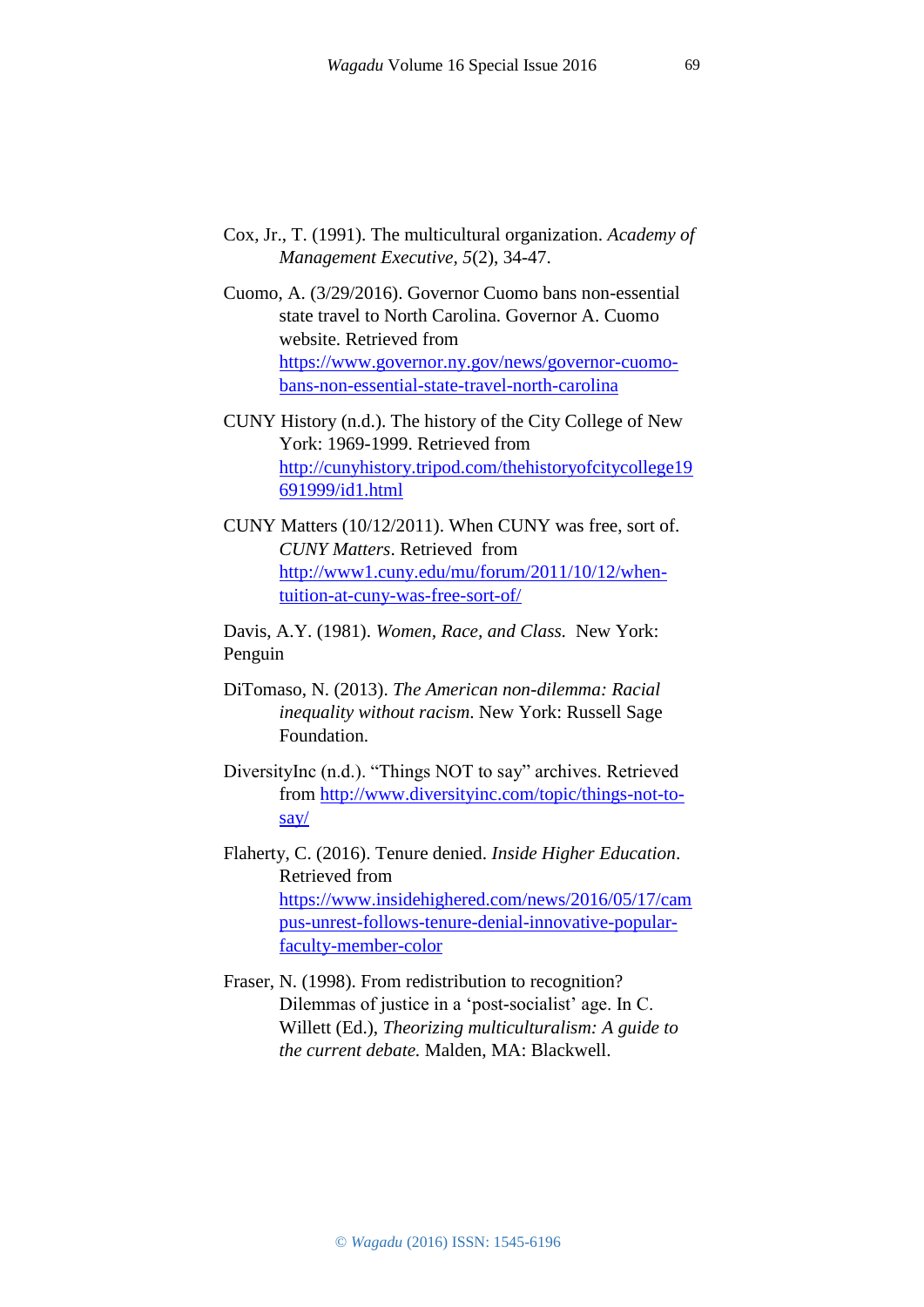- Fryberg, S.A. & Martínez, E. J. (2014). Constructed strugglers. In S.A. Fryberg & E.J. Martínez (Eds.), *The truly diverse faculty: New dialogues in American higher education*. New York: Palgrave Macmillan.
- Frye, M. (1983). Oppression. In *Politics of reality*. Trumansburg, NY: Crossing Press.
- Gallagher, S. (2013). *Brothers of the black list.* Passion River Films.
- Garza, A. (2015). Black lives matter. *The Feminist Wire*. Retrieved from [http://www.thefeministwire.com/2014/10/blacklivesmat](http://www.thefeministwire.com/2014/10/blacklivesmatter-2/) [ter-2/](http://www.thefeministwire.com/2014/10/blacklivesmatter-2/)
- Gladney, J. (11/20/2015). Black students who demand equality aren't impinging on your rights. *Occupy.Com*. Retrieved from [http://www.occupy.com/article/black](http://www.occupy.com/article/black-students-who-demand-equality-arent-impinging-your-rights)[students-who-demand-equality-arent-impinging-your](http://www.occupy.com/article/black-students-who-demand-equality-arent-impinging-your-rights)[rights](http://www.occupy.com/article/black-students-who-demand-equality-arent-impinging-your-rights)
- Glazier, J. (1989). Nelson Rockefeller and the politics of higher education in New York State. In R. Geiger (Ed.), *History of Higher Education Annual*, vol. 9 (pp. 87- 114). New Brunswick, NJ: Transaction Publishers.
- Gonzalez, M. (2/3/2016). Finally, Europe is waking up to dangers of multiculturalism. *Daily Signal*. Retrieved from

[http://dailysignal.com/2016/02/03/finally-europe-is-waking-up](http://dailysignal.com/2016/02/03/finally-europe-is-waking-up-to-dangers-of-multiculturalism/)[to-dangers-of-multiculturalism/](http://dailysignal.com/2016/02/03/finally-europe-is-waking-up-to-dangers-of-multiculturalism/)

Hanson, H. (3/33/2016). Nixon aide reportedly admitted drug war was meant to target black people. *Huffington Post*. Retrieved from

[\(http://www.huffingtonpost.com/entry/nixon-drug-war](http://www.huffingtonpost.com/entry/nixon-drug-war-racist_us_56f16a0ae4b03a640a6bbda1)[racist\\_us\\_56f16a0ae4b03a640a6bbda1](http://www.huffingtonpost.com/entry/nixon-drug-war-racist_us_56f16a0ae4b03a640a6bbda1)

70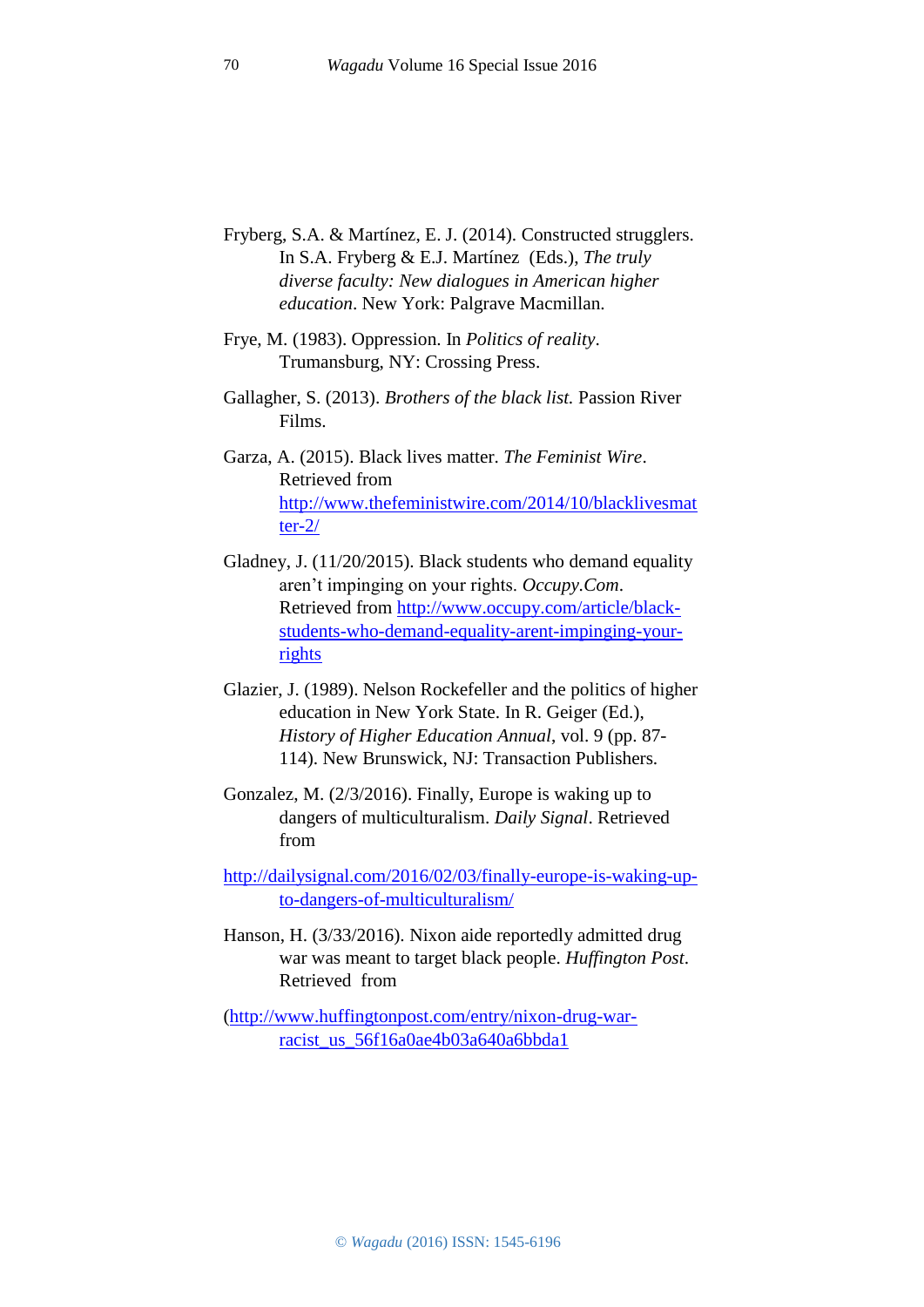Huntington, S. (1993). The clash of civilizations? *Foreign Affairs*, Summer. Retrieved from

[https://www.foreignaffairs.com/articles/united-states/1993-06-](https://www.foreignaffairs.com/articles/united-states/1993-06-01/clash-civilizations) [01/clash-civilizations](https://www.foreignaffairs.com/articles/united-states/1993-06-01/clash-civilizations)

- INCITE! Women of color against violence. (2006). *The color of violence: The INCITE! anthology*. Boston: South End Press.
- June, A.W. (July 20, 2015). When activism is worth the risk. *Chronicle of Higher Education*. Retrieved from [http://chronicle.com/article/When-Activism-Is-Worth](http://chronicle.com/article/When-Activism-Is-Worth-the/231729/)[the/231729/](http://chronicle.com/article/When-Activism-Is-Worth-the/231729/)
- Kadi, J. (1996). *Thinking class: Sketches from a cultural worker.* Boston: South End Press.
- Kelley, R. (3/7/2016). Forum: Black study, black struggle. *Boston Review*. Retrieved from [https://bostonreview.net/forum/robin-d-g-kelley-black](https://bostonreview.net/forum/robin-d-g-kelley-black-study-black-struggle)[study-black-struggle](https://bostonreview.net/forum/robin-d-g-kelley-black-study-black-struggle)
- King, M.L. (1963). "I have a dream …". Retrieved from [http://www.let.rug.nl/usa/documents/1951-/martin](http://www.let.rug.nl/usa/documents/1951-/martin-luther-kings-i-have-a-dream-speech-august-28-1963.php)[luther-kings-i-have-a-dream-speech-august-28-](http://www.let.rug.nl/usa/documents/1951-/martin-luther-kings-i-have-a-dream-speech-august-28-1963.php) [1963.php](http://www.let.rug.nl/usa/documents/1951-/martin-luther-kings-i-have-a-dream-speech-august-28-1963.php)
- Kozol, J. (1991). *Savage inequalities: Children in America's schools*. New York: Random House.
- Loewen, J. (1995). *Lies my teacher told me: Everything your American history textbook got wrong.* New York: Touchstone.
- Lorde, A. (1983). There is no hierarchy of oppressions. *Bulletin: Homophobia and Education.* Retrieved from [http://womenscenter.missouri.edu/wp](http://womenscenter.missouri.edu/wp-content/uploads/2013/05/THERE-IS-NO-HIERARCHY-OF-OPPRESSIONS.pdf)[content/uploads/2013/05/THERE-IS-NO-](http://womenscenter.missouri.edu/wp-content/uploads/2013/05/THERE-IS-NO-HIERARCHY-OF-OPPRESSIONS.pdf)[HIERARCHY-OF-OPPRESSIONS.pdf](http://womenscenter.missouri.edu/wp-content/uploads/2013/05/THERE-IS-NO-HIERARCHY-OF-OPPRESSIONS.pdf)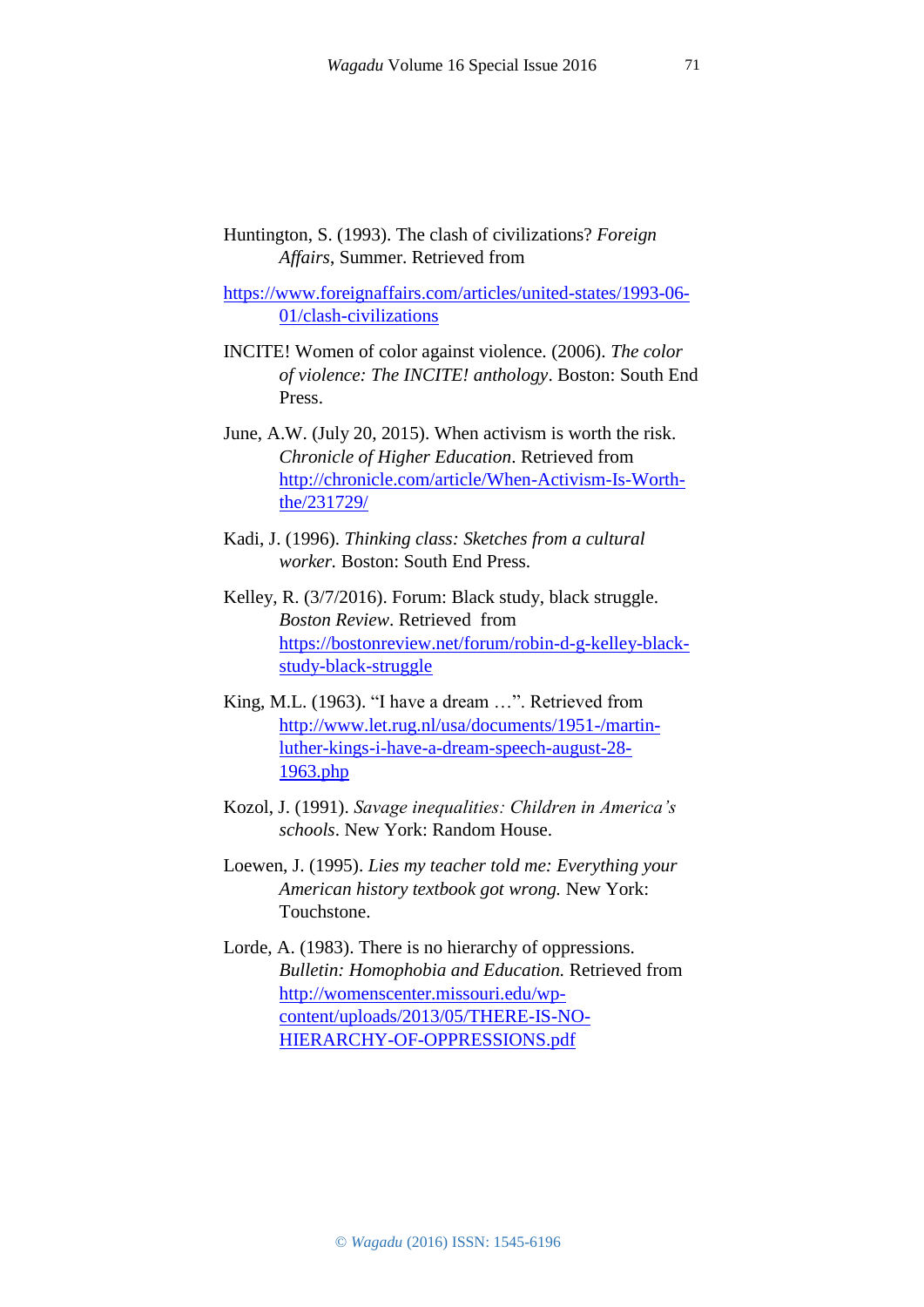- Mauer, M. (2006). *Race to incarcerate* (2nd ed.). New York: The New Press.
- Moser, L. (10/15/2015). How did a Texas textbook end up describing slaves as "workers from Africa"? *The Slate*. Retrieved from [http://www.slate.com/blogs/schooled/2015/10/06/texas\\_](http://www.slate.com/blogs/schooled/2015/10/06/texas_textbook_controversy_roni_dean_burren_finds_omission_in_son_s_geography.html) [textbook\\_controversy\\_roni\\_dean\\_burren\\_finds\\_omissio](http://www.slate.com/blogs/schooled/2015/10/06/texas_textbook_controversy_roni_dean_burren_finds_omission_in_son_s_geography.html) [n\\_in\\_son\\_s\\_geography.html](http://www.slate.com/blogs/schooled/2015/10/06/texas_textbook_controversy_roni_dean_burren_finds_omission_in_son_s_geography.html)
- Nagel, M. & Asumah, S.N. (2014). Diversity studies and managing differences: Unpacking SUNY Cortland's case and national trends (pp. 349-466). In G. Hentges et al. (Eds.), *Sprache - Macht – Rassismus*. Berlin: Metropol Verlag.
- Nagel, M. (2008). Prisons as diasporic sites: Liberatory voices from the diaspora of confinement. *Journal of Social Advocacy and Systems Change*, 1, March, 1-31.
- Pager, D. (2004). The mark of a criminal record. *Focus*, 23(2), 44-46.
- Paulson, A. (5/19/2010). Texas textbook war: "Slavery" or "Atlantic-triangular trade"? *The Christian Science Monitor*. Retrieved from

[http://www.csmonitor.com/USA/Education/2010/0519/Texas](http://www.csmonitor.com/USA/Education/2010/0519/Texas-textbook-war-Slavery-or-Atlantic-triangular-trade)[textbook-war-Slavery-or-Atlantic-triangular-trade](http://www.csmonitor.com/USA/Education/2010/0519/Texas-textbook-war-Slavery-or-Atlantic-triangular-trade)

- Peagler, R. (2000). Report: Recruitment and retention of ethnic minority students. SUNY Cortland. On file with author.
- Perez, M. & Saldaña, J. (6/22/2016). Before we say "no more drug war," we need to say "black lives matter" and "not one more." Huffington Post. Retrieved from [http://www.huffingtonpost.com/maritza-perez/no-more](http://www.huffingtonpost.com/maritza-perez/no-more-drug-war-racism_b_10616636.html)[drug-war-racism\\_b\\_10616636.html](http://www.huffingtonpost.com/maritza-perez/no-more-drug-war-racism_b_10616636.html)
- Porter, N. (2016). Unfinished project of civil rights in the era of mass incarceration and the movement for black lives.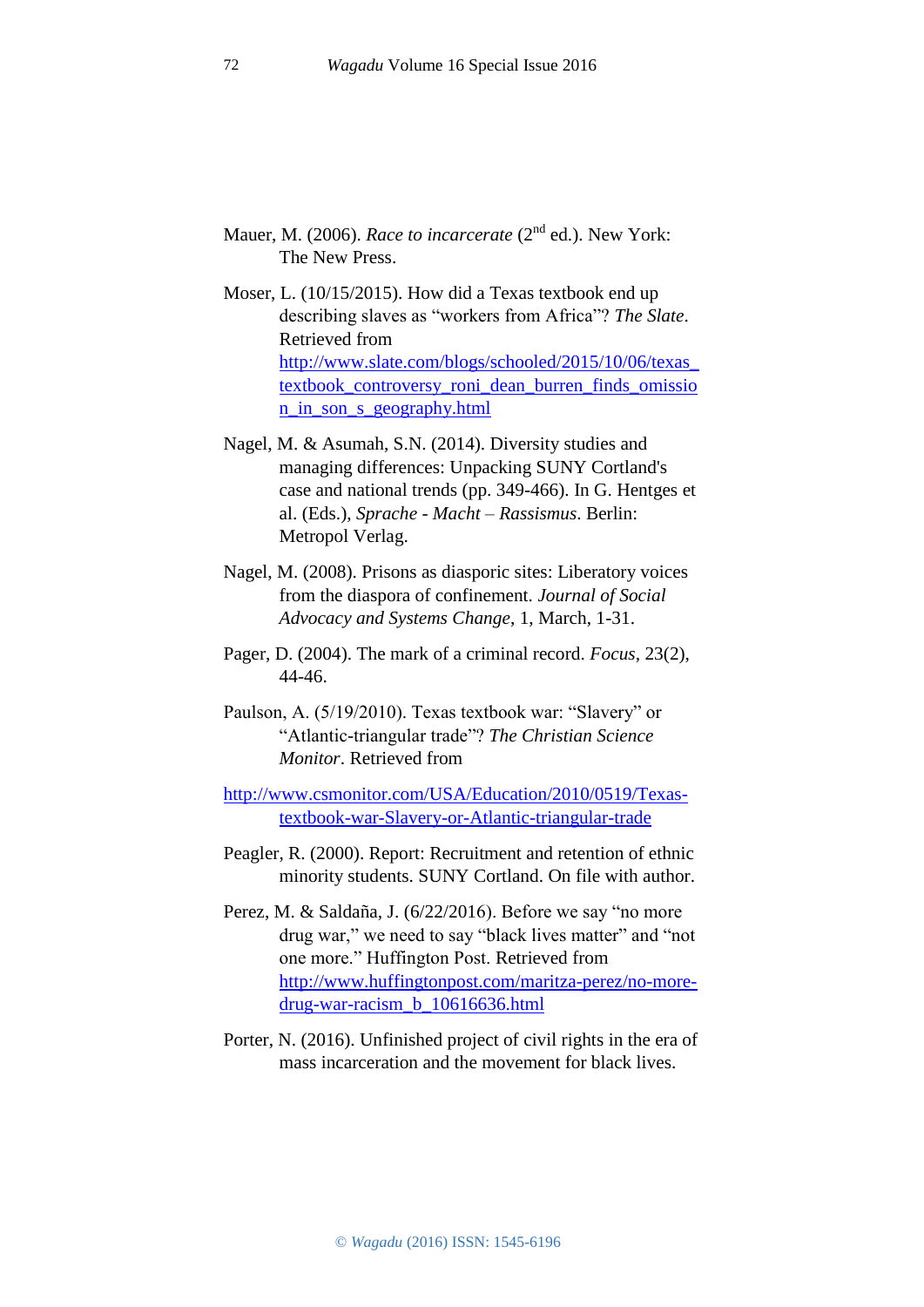*Wake Forest Journal of Law & Policy*, 6(1), 1-34. Retrieved from [http://www.sentencingproject.org/publications/unfinishe](http://www.sentencingproject.org/publications/unfinished-project-of-civil-rights-in-the-era-of-mass-incarceration-and-the-movement-for-black-lives/) [d-project-of-civil-rights-in-the-era-of-mass](http://www.sentencingproject.org/publications/unfinished-project-of-civil-rights-in-the-era-of-mass-incarceration-and-the-movement-for-black-lives/)[incarceration-and-the-movement-for-black-lives/](http://www.sentencingproject.org/publications/unfinished-project-of-civil-rights-in-the-era-of-mass-incarceration-and-the-movement-for-black-lives/)

Prinster, R. (2016). University of Tennessee forced to shutter its diversity office. *Insight Into Diversity*. Retrieved from:

[http://www.insightintodiversity.com/university-of-tennessee](http://www.insightintodiversity.com/university-of-tennessee-forced-to-shutter-its-diversity-office/)[forced-to-shutter-its-diversity-office/](http://www.insightintodiversity.com/university-of-tennessee-forced-to-shutter-its-diversity-office/)

Reingold, J. (Jan. 21, 2015). Everybody hates Pearson. *Fortune*. Retrieved from [http://fortune.com/2015/01/21/everybody-hates](http://fortune.com/2015/01/21/everybody-hates-pearson/)[pearson/](http://fortune.com/2015/01/21/everybody-hates-pearson/)

- Renfro, S. & Armour-Garb., A. (1999). Report: Open admissions and remedial education at The City University of New York. Archives of Rudolph Giuliani. Retrieved from [http://www.nyc.gov/html/records/rwg/cuny/pdf/history.](http://www.nyc.gov/html/records/rwg/cuny/pdf/history.pdf) [pdf](http://www.nyc.gov/html/records/rwg/cuny/pdf/history.pdf)
- Rothwell, J. (6/29/2016). Black and Latino kids get lower quality pre-K. Brookings Institution. Retrieved from <http://www.brookings.edu/blogs/>

Russell-Brown, K. (2008). *The color of crime: Racial hoaxes, white fear, black protectionism, police harassment, and other macroaggressions* (2nd ed.)*.* New York: New York University Press.

Shermer, E.T. (2015). Nelson Rockefeller and the State University of New York's rapid rise and decline. Rockefeller Archive Center Research Reports Online. Retrieved from: [http://www.rockarch.org/publications/resrep/shermer.pd](http://www.rockarch.org/publications/resrep/shermer.pdf) [f](http://www.rockarch.org/publications/resrep/shermer.pdf)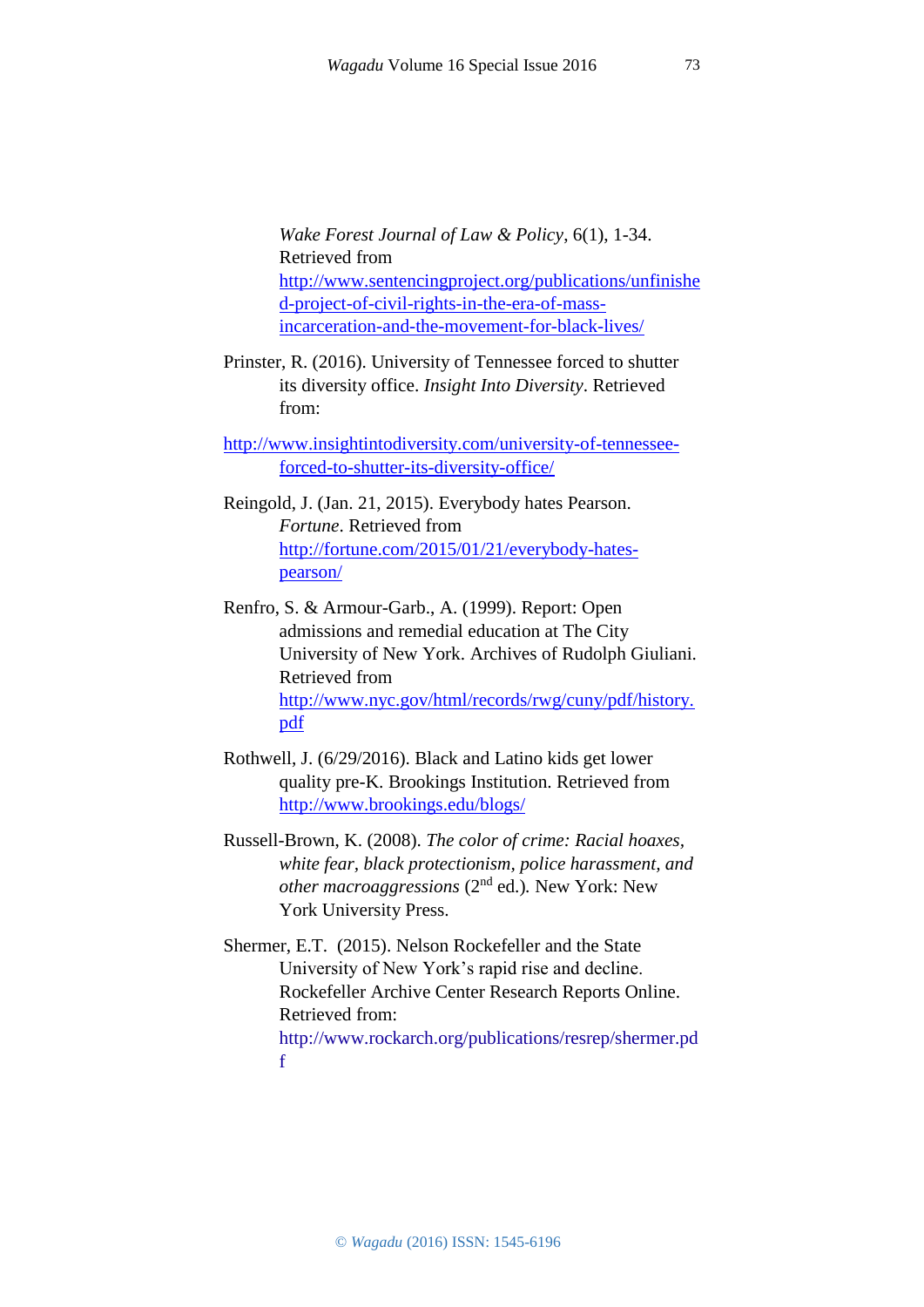- Silverstein, H. (1/ 2016). Faculty panel discusses the teaching of "black lives matter." *Dartmouth Now*. Retrieved from http://now.dartmouth.edu/2016/01/faculty-paneldiscusses-teaching-black-lives-matter
- Steck, H. (2012). Higher education in New York. In G. Benjamin (Ed.), *The Oxford handbook on government in New Yor*k. New York: Oxford University Press.
- Steck, H. et al. (1992). Report: Toward a more equitable, inclusive, and diverse academic community. SUNY Cortland. (on file with author)
- Takaki, R. (1993). *A different mirror: A multicultural history of the United States*. New York: Little, Brown.
- Tauriac, J. & Liem, J. (2012). Exploring the divergent academic outcomes of U.S.-origin and immigrant-origin Black undergraduates. *Journal of Diversity in Higher Education*, 5(4): 10.1037/a0030181. Retrieved from [http://www.ncbi.nlm.nih.gov/pmc/articles/PMC381600](http://www.ncbi.nlm.nih.gov/pmc/articles/PMC3816006/)  $6/$
- The White House (6/11/2016). White House launches fair chance in higher education. *University Business Magazine*. Retrieved from [http://www.universitybusiness.com/news/white-house](http://www.universitybusiness.com/news/white-house-launches-fair-chance-higher-education-pledge)[launches-fair-chance-higher-education-pledge](http://www.universitybusiness.com/news/white-house-launches-fair-chance-higher-education-pledge)
- Traub, J. (1994). *City on a hill: Testing the American dream at City College*. Reading, MA: Addison-Wesley.
- Vertovec, S. (2014). Introduction: Formulating diversity studies. In S. Vertovec (Ed.), *Routledge international handbook on diversity studies* (pp. 1-20). London: Routledge.
- Vollman, A. (5/26/2016). Pomona adds diversity requirement to tenure-review process. *Insight Into Diversity*.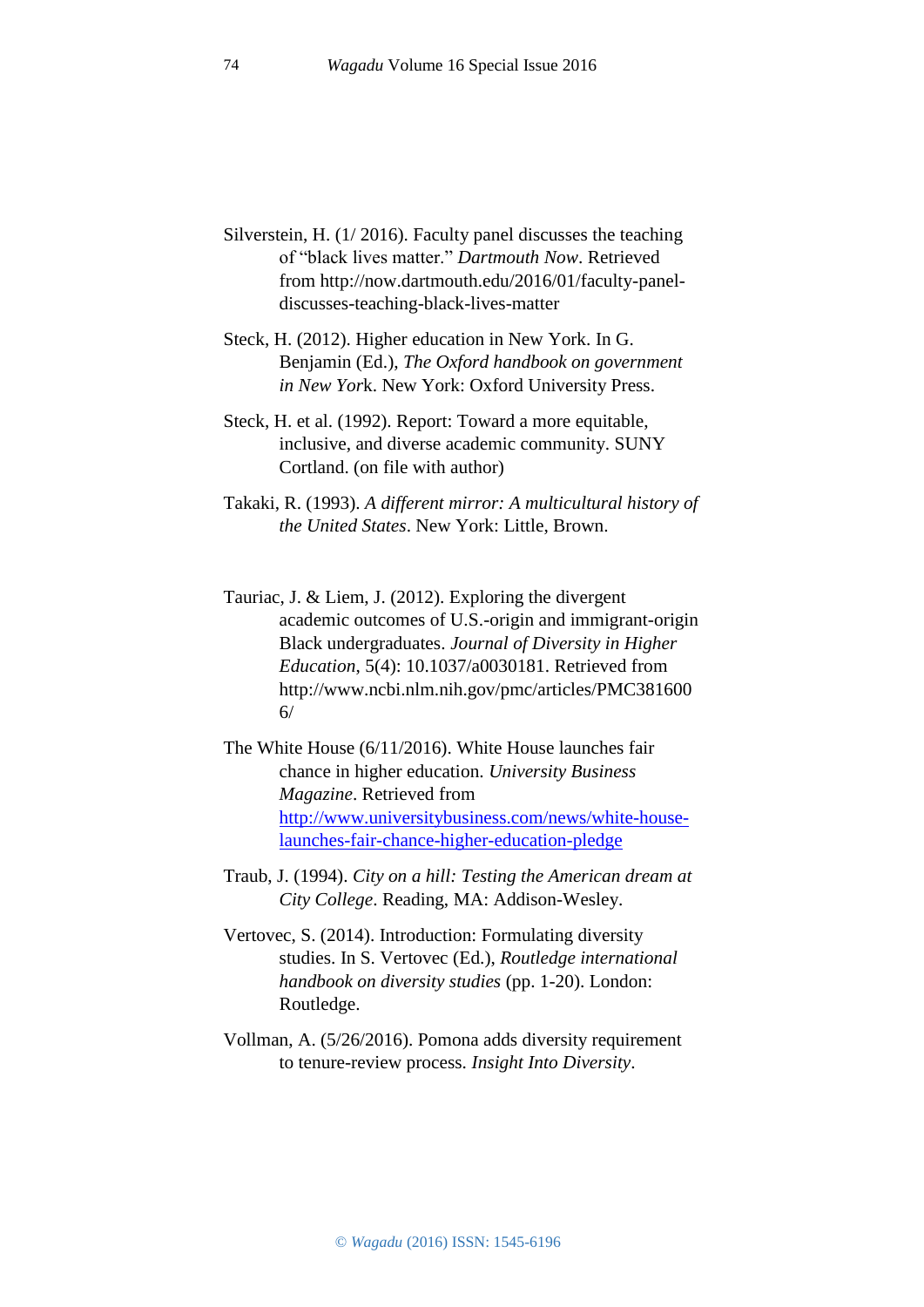Retrieved from [http://www.insightintodiversity.com/pomona-college](http://www.insightintodiversity.com/pomona-college-adds-diversity-requirement-to-tenure-review-process/)[adds-diversity-requirement-to-tenure-review-process/](http://www.insightintodiversity.com/pomona-college-adds-diversity-requirement-to-tenure-review-process/)

- Wallis, V. (2015). Intersectionality's binding agent: The political primacy of class. *New Political Science*, 37(4), 604-619.
- Wilhelm, I. (4/17/2016). Why an armed occupation of Cornell in 1969 still matters today. *The Chronicle of Higher Education.* Retrieved from [http://chronicle.com/article/Why-an-Armed-](http://chronicle.com/article/Why-an-Armed-Occupation-of/236133)[Occupation-of/236133](http://chronicle.com/article/Why-an-Armed-Occupation-of/236133)
- Wilson, J. (12/31/2015). How black lives matter saved higher education. *Al Jazeera America*. Retrieved from [http://america.aljazeera.com/opinions/2015/12/how](http://america.aljazeera.com/opinions/2015/12/how-black-lives-matter-saved-higher-education.html)[black-lives-matter-saved-higher-education.html](http://america.aljazeera.com/opinions/2015/12/how-black-lives-matter-saved-higher-education.html)
- Worthington, R., Stanley, C., & Lewis, W. (2014). Standards of Professional Practice for Chief Diversity Officers. National Association of Diversity Officers in Higher Education.
- Wrench, J. (2014). Diversity management. In S. Vertovec (Ed.), *Routledge international handbook on diversity studies* (pp. 254-262). London: Routledge.
- Young, I. M. (1990). *Justice and the politics of difference*. Princeton: Princeton University Press.
- Young, I. M. (1998). Unruly categories: A critique of Nancy Fraser's dual systems analysis. In C. Willett (Ed.), *Theorizing multiculturalism: A guide to the current debate.* Malden, MA: Blackwell.
- Zimpher, N. (September 10, 2015). Memorandum (re: Diversity, Equity, and Inclusion Policy.) Office of the Chancellor, The State University of New York. Retrieved from